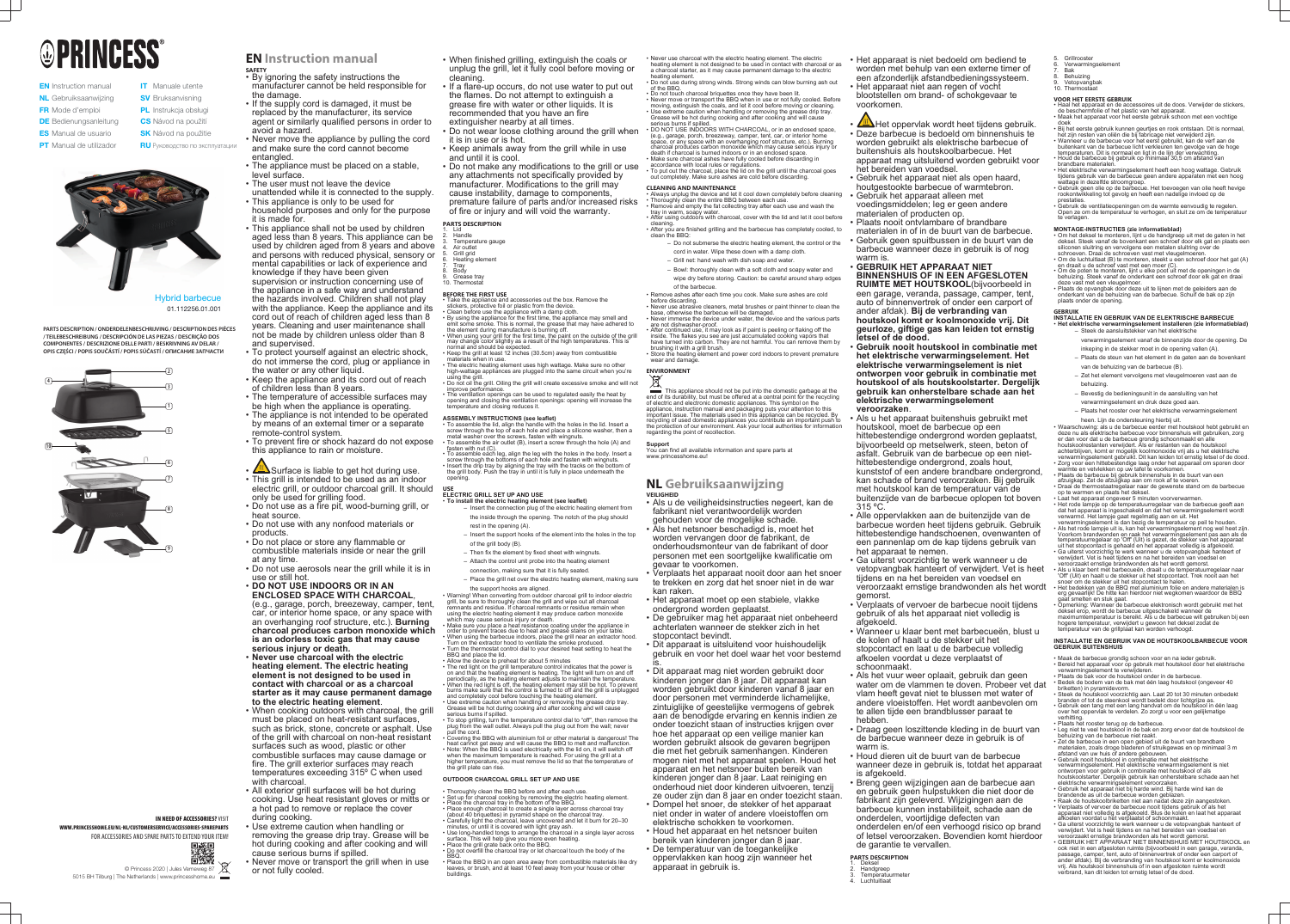- Zorg ervoor dat de as van de houtskool volledig is afgekoeld voordat u deze in overeenstemming met de plaatselijke regels of voorschriften weggooit.
- Als u de houtskool wilt doven, plaatst u het deksel op de barbecue tot de houtskool helemaal is gedoofd. Zorg ervoor dat de as koud is wanneer u deze weggooit.

## **CLEANING AND MAINTENANCE**

- Verwijder voor reiniging altijd de stekker uit het stopcontact en laat het apparaat volledig afkoelen.
- Maak de gehele barbecue tussen elk gebruik grondig schoon. • Verwijder en leeg de vetopvangbak na ieder gebruik . Reinig de bak in warm sop.
- Als u de barbecue buitenshuis met houtskool hebt gebruikt, bedekt u de barbecue met het deksel en laat u de barbecue afkoelen voordat u deze gaat reinigen • Wanneer u klaar bent met barbecueën en het apparaat volledig is
- afgekoeld, maakt u het als volgt schoon:
	- Dompel het elektrische verwarmingselement, het bedieningselement en het snoer niet onder in water. Maak deze
	- onderdelen schoon met een vochtige doek.
	- Rooster: met de hand afwassen met water en afwasmiddel. – Bak: grondig schoonmaken met een zachte doek en water met afwasmiddel. Vóór het opbergen droogvegen. Let op: wees
- voorzichtig bij de scherpe randen van de barbecue. • Verwijder de as na elk gebruik van het apparaat. Zorg ervoor dat de as
- koud is wanneer u deze weggooit.
- Gebruik voor reiniging van het onderstel nooit schurende reinigingsmiddelen, metalen borstels of thinner om beschadiging van de barbecue te voorkomen.
- Dompel het apparaat nooit onder water. Het apparaat en de verschillende onderdelen zijn niet vaatwasserbestendig. • Wanneer u het apparaat langere tijd hebt gebruikt, kan het lijken alsof de verf aan de binnenzijde afbladdert. De schilfers die u ziet, zijn resten van de dampen die tijdens het barbecueën zijn omgezet in koolstof. Deze zijn niet schadelijk. U kunt de resten met een barbecueborstel verwijderen.
- Berg het verwarmingselement en het netsnoer binnenshuis op om voortijdige slijtage en schade te voorkomen.

## **MILIEU**

Dit apparaat mag aan het einde van de levensduur niet bij het normale huisafval worden gedeponeerd, maar moet bij een speciaal inzamelpunt voor hergebruik van elektrische en elektronische apparaten worden aangeboden. Het symbool op het apparaat, in de gebruiksaanwijzing en op de verpakking attendeert u hierop. De in het apparaat gebruikte materialen kunnen worden gerecycled. Met het recyclen van gebruikte huishoudelijke apparaten levert u een belangrijke bijdrage aan de bescherming van ons milieu. Informeer bij uw lokale overheid naar het inzamelpunt.

**ELA** La surface est susceptible de devenir chaude pendant l'utilisation.

## **Support**

U kunt alle beschikbare informatie en reserveonderdelen vinden op www.princesshome.eu!

## **FR Manuel d'instructions SÉCURITÉ**

- **Ne jamais utiliser du charbon avec l'équipement de chauffage électrique. L'équipement de chauffage électrique n'est pas conçu pour être utilisé au contact du charbon ou pour allumer le charbon, ce qui pourrait l'endommager irrémédiablement**.
- Si vous cuisinez à l'extérieur avec du charbon, le gril doit être posé sur des surfaces résistantes à la chaleur, comme de la brique, de la pierre, du béton ou de l'asphalte. L'utilisation du gril avec du charbon sur des surfaces non résistantes à la chaleur comme le bois, du plastique ou d'autres surfaces combustibles peut provoquer des dommages ou un incendie. Lorsqu'elles sont utilisées avec du charbon, les surfaces extérieures du gril peuvent atteindre des températures de plus de 315 °C.
- Toutes les surfaces extérieures du gril seront chaudes durant la cuisson. Utiliser des gants ou mitaines résistantes à la chaleur, ou une manique pour retirer ou remettre en place le couvercle durant la cuisson.
- Être extrêmement prudent en manipulant ou retirant le bac d'égouttement de graisse. La graisse sera chaude durant la cuisson et après la cuisson, et peut provoquer de graves brûlures en cas d'éclaboussures.
- Ne jamais déplacer ou transporter le gril lorsqu'il est utilisé ou pas entièrement refroidi.
- Une fois les grillades terminées, éteindre le charbon ou débrancher le gril, et le laisser entièrement refroidir avant de le déplacer ou de le nettoyer.
- En cas d'apparition de flammes, ne pas utiliser de l'eau pour les éteindre. Ne pas essayer d'éteindre un feu de graisse avec de l'eau ou d'autres liquides. Nous vous recommandons d'avoir un extincteur à proximité à tout moment.
- Ne pas porter de vêtements amples autour du gril lorsqu'il est utilisé ou chaud.
- Éloigner les animaux du gril lorsqu'il est utilisé et jusqu'à ce qu'il soit refroidi.
- toute sécurité et de compréhension des risques Ne jamais apporter de modifications au gril ou utiliser des accessoires qui ne sont pas spécialement fournis par le fabricant. Des modifications au gril peuvent entraîner une instabilité, endommager les pièces, provoquer une défaillance prématurée et/ou des risques accrus d'incendie ou de blessures et annuleront la garantie.
	- **PARTS DESCRIPTION**
	- 1. Couvercle 2. Poignée
	- Indicateur de température Sortie d'air
	- 5. Grille de gril
	- 6. Élément de chauffage
	- Plateau **Structure**
	- Bac à graisse **Thermostat**
- Si vous ignorez les consignes de sécurité, le fabricant ne peut être tenu pour responsable des dommages.
- Si le cordon d'alimentation est endommagé, il doit être remplacé par le fabricant, son réparateur ou des personnes qualifiées afin d'éviter tout risque.
- Ne déplacez jamais l'appareil en tirant sur le cordon et veillez à ce que celui-ci ne s'enroule pas.
- L'appareil doit être posé sur une surface stable et nivelée.
- Ne laissez jamais le dispositif sans surveillance s'il est connecté à l'alimentation.
- Cet appareil est uniquement destiné à des utilisations domestiques et seulement dans le but pour lequel il est fabriqué.
- Cet appareil ne doit pas être utilisé par des enfants de moins de 8 ans. Cet appareil peut être utilisé par des enfants de 8 ans ou plus et des personnes présentant un handicap physique, sensoriel ou mental voire ne disposant pas des connaissances et de l'expérience nécessaires en cas de surveillance ou d'instructions sur l'usage de cet appareil en impliqués. Les enfants ne doivent pas jouer avec l'appareil. Maintenez l'appareil et son cordon d'alimentation hors de portée des enfants de moins de 8 ans. Le nettoyage et la maintenance utilisateur ne doivent pas être confiés à des enfants sauf s'ils ont 8 ans ou plus et sont sous surveillance.
- Afin de vous éviter un choc électrique, n'immergez pas le cordon, la prise ou l'appareil dans de l'eau ou autre liquide.
- Maintenez l'appareil et son cordon d'alimentation hors de portée des enfants de moins de 8 ans.
- La température des surfaces accessibles peut devenir élevée quand l'appareil est en fonction.
- L'appareil n'est pas destiné à fonctionner avec un dispositif de programmation externe ou un système de télécommande indépendant.
- Pour prévenir des incendies ou des chocs électriques, n'exposez pas cet appareil à la pluie ou à l'humidité.

- Pour assembler le couvercle, aligner la poignée avec les trous du couvercle. Insérer une vis dans le haut de chaque trou et placer une rondelle en silicone, puis une rondelle métallique sur les vis, fixer avec des écrous à ailettes. • Pour monter la sortie d'air (B), insérer une vis dans le trou (A) et fixer
- avec l'écrou (C). • Pour monter chaque pied, aligner le pied avec les trous dans la
- structure. Insérer une vis à travers le fond de chaque trou, et serrer avec des écrous à ailettes
- Insérer le bac d'égouttement en l'alignant avec les rails au fond de la structure du gril. Pousser le bac à l'intérieur jusqu'à ce qu'il soit entièrement en place sous l'ouverture

- Ce gril est destiné à être utilisé comme gril électrique d'intérieur ou comme gril au charbon de bois d'extérieur. Il ne doit être utilisé que pour des grillades alimentaires.
- Ne pas l'utiliser comme foyer, gril à bois ou source de chaleur.
- Ne pas l'utiliser avec des matériaux ou des produits autres qu'alimentaires.
- Ne jamais déposer ou stocker un quelconque matériau inflammable ou combustible à l'intérieur ou près du gril.
- Ne pas utiliser d'aérosols à proximité du gril lorsqu'il est utilisé ou encore chaud.
- **NE PAS UTILISER À L'INTÉRIEUR OU DANS UN ESPACE CONFINÉ AVEC DU**

**CHARBON**(par ex., garage, porche, galerie, caravane, tente, voiture ou à l'intérieur de la maison, ou tout espace avec une structure de toit en surplomb, etc.) **La combustion du charbon produit du monoxyde de carbone qui est un gaz toxique inodore, mais pouvant entraîner des lésions ou s'avérer mortel.**

> de votre maison ou d'autres bâtiments. • Ne jamais utiliser du charbon avec l'équipement de chauffage électrique.

d'égouttement de graisse. La graisse sera chaude durant la cuisson et après la cuisson, et peut provoquer de graves brûlures en cas

• Nettoyer soigneusement tout le barbecue entre chaque utilisation. • Retirez et videz le bac de récupération de graisse après chaque usage

## **AVANT LA PREMIÈRE UTILISATION**

- Retirer l'appareil et les accessoires du carton. Retirer les autocollants, le film ou le plastique protecteur de l'appareil.
- Avant l'utilisation, nettoyez l'appareil avec un chiffon humide. • Lors de la première utilisation de l'appareil, l'appareil peut dégager une légère odeur et de la fumée. Ceci est normal, il se peut qu'un enduit graisseux se soit collé à la résistance lors de la fabrication et qu'il se consume.
- Si vous utilisez votre gril pour la première fois, la peinture à l'extérieur du gril peut se modifier légèrement à cause des températures élevées. Ceci est normal et prévisible.

Cet appareil ne doit pas être jeté avec les déchets ménagers à la fin de sa durée de vie, il doit être remis à un centre de recyclage pour les appareils électriques et électroniques. Ce symbole sur l'appareil, le manuel d'utilisation et l'emballage attire votre attention sur un point important. Les matériaux utilisés dans cet appareil sont recyclables. En recyclant vos appareils, vous contribuez de manière significative à la protection de notre environnement. Renseignez-vous auprès des autorités locales pour connaître les centres de collecte des déchets

- Maintenez le gril à au moins 30,5 cm (12 pouces) des matériaux combustibles lors de son utilisation.
- L'élément de chauffage électrique utilise une puissance élevée. Veiller à ce qu'aucun appareil consommant beaucoup d'énergie soit branché sur
- le même circuit lorsque vous utilisez le gril. • Ne pas huiler le gril. Si vous huilez le gril, cela provoquera des fumées
- excessives et n'améliorera pas son fonctionnement. • Les ouvertures de ventilation permettent de réguler facilement la chaleur
- en ouvrant et fermant les ouvertures de ventilation : l'ouverture augmente la température et la fermeture la réduit.

## **INSTRUCTIONS DE MONTAGE (voir brochure)**

Die Oberfläche kann während des Betriebs heiß werden.

## **UTILISATION MONTAGE ET UTILISATION DU GRIL ÉLECTRIQUE**

- **Pour installer l'élément de chauffage électrique (voir brochure)** – Introduire la fiche d'alimentation de l'élément de chauffage électrique de l'intérieur à travers l'ouverture. L'encoche de la fiche d'alimentation doit reposer dans l'ouverture (A).
	- Insérer des crochets de support de l'élément dans les orifices de la partie supérieure de la structure du gril (B).
	- Fixer ensuite l'élément par plaque fixe avec des écrous à ailettes.
	- Fixer la sonde de l'unité de commande dans le raccord de l'élément de chauffage en veillant à ce qu'elle soit bien en
	- place. – Poser la grille sur l'élément de chauffage électrique, en

s'assurant que les crochets du support sont alignés. • Avertissement ! Lorsque vous convertissez le gril à charbon d'extérieur en gril électrique d'intérieur, attention à nettoyer soigneusement le gril et essuyer tout résidu de charbon et autre. Des résidus de charbon peuvent produire du monoxyde de carbone lorsque vous utilisez

> **PARTS DESCRIPTION** Deckel

- l'élément de chauffage électrique, et sont susceptibles d'entraîner de graves lésions et même s'avérer mortels. • Assurez-vous de placer un revêtement thermorésistant sous l'appareil pour éviter les traces dues à la chaleur et les taches de graisse sur votre table. • Lorsque vous utilisez le barbecue à l'intérieur, déposer le gril à proximité
- d'une hotte aspirante. Mettre la hotte aspirante en marche pour ventiler la fumée produite
- Tourner le bouton du thermostat jusqu'à obtenir le réglage de chaleur souhaité pour chauffer le barbecue et poser le couver
- $\cdot$  Laissez l'appareil préchauffer environ 5 minutes. • Le témoin rouge sur la commande de température du gril indique qu'il est sous tension et que l'élément de chauffage est activé. Ce témoin s'allumera et s'éteindra régulièrement, au fur et à mesure du
- réajustement de l'élément de chauffage pour maintenir la température. • Lorsque le témoin rouge est éteint, il se peut que l'élément de chauffage soit toujours chaud. Pour éviter les brûlures, s'assurer que le gril est bien arrêté, débranché et complètement froid avant de toucher l'élément
- de chauffage. • Être extrêmement prudent en manipulant ou retirant le bac d'égouttement de graisse. La graisse sera chaude durant la cuisson et
- après la cuisson, et peut provoquer de graves brûlures en cas d'éclaboussures. • Pour arrêter le gril, tourner le bouton de commande température sur
- « arrêt » puis débrancher l'appareil du secteur. Toujours retirer la prise sans tirer sur le fil.
- Couvrir le barbecue d'aluminium ou d'un autre matériau est dangereux ! La chaleur ne peut pas être dégagée, ce qui peut faire fondre le barbecue ou entraîner des défaillances.
- Remarque : lorsque le gril est utilisé sur secteur avec le couvercle fermé, il s'éteint automatiquement une fois la température maximum
- atteinte. Pour utiliser le gril à une température plus élevée, vous devez retirer le couvercle afin de laisser la température de la grille augmenter.

- **Griff**
- 3. Temperaturanzeige 4. Luftauslass
- **Grillrost**
- **Heizelement Schale**
- **Gehäuse**
- Fettauffangschale **Thermostat**
- **VOR DER ERSTEN INBETRIEBNAHME**
- Nehmen Sie das Gerät und das Zubehör aus der Kiste. Entfernen Sie die Aufkleber, die Schutzfolie oder Plastik vom Gerät. • Vor Inbetriebnahme das Gerät mit einem feuchten Tuch reinigen. • Bei Erstinbetriebnahme des Geräts können aus dem Gerät Gerüche und
- etwas Rauch austreten. Das ist normal, weil das während der Herstellung am Heizelement angehaftete Fett verbrennt. • Wenn Sie den Grill zum ersten Mal benutzen, kann sich die
- Außenlackierung des Grills infolge der hohen Temperaturen leicht verfärben. Dies ist normal und zu erwarten. • Halten Sie den Grill bei Gebrauch mindestens 30,5 cm von brennbaren
- Materialien entfernt. • Das elektrische Heizelement hat eine hohe Wattzahl. Achten Sie darauf, dass keine weiteren Geräte mit hohem Stromverbrauch am selben
- Stromkreis wie der Grill angeschlossen sind. • Ölen Sie den Grill nicht, weil dies zu einer extremen Rauchentwicklung
- führt und die Leistung des Grills nicht verbessert. • Durch Öffnen oder Schließen der Lüftungsöffnungen lässt sich die Hitze leicht regulieren: Öffnen erhöht die Temperatur, Schließen senkt sie ab.

## **MONTAGE ET UTILISATION DU GRIL À CHARBON D'EXTÉRIEUR**

- Nettoyer le barbecue à fond avant et après chaque utilisation. • Monter pour une cuisson au charbon en retirant l'élément de chauffage
- électrique.
- Déposer le plateau à charbon au fond du barbecue. • Déposer suffisamment de charbon pour qu'il y ait une seule couche sur
- le plateau (environ 40 briquettes) sous forme de pyramide. • Allumer soigneusement le charbon, le laisser brûler à découvert durant 20 à 30 minutes, ou jusqu'à ce qu'il soit recouvert d'une légère couche de cendre grise.
- Utiliser de longues pinces pour étaler le charbon en une seule couche sur toute la surface. Il n'en chauffera que mieux.
- Remettre la grille sur le barbecue. • Ne pas trop remplir le plateau à charbon ou laisser le charbon toucher la
- structure du barbecue. • Déposer le barbecue dans un espace ouvert loin de matériaux combustibles comme des feuilles sèches, une brosse et à au moins 3 m

L'équipement de chauffage électrique n'est pas conçu pour être utilisé au contact du charbon ou pour allumer le charbon, ce qui pourrait

l'endommager irrémédiablement.

• Ne pas utiliser en cas de vent fort. Les vents forts peuvent expulser des

cendres brûlantes du barbecue.

• Ne pas toucher les briquettes de charbon lorsqu'elles ont été allumées. • Ne jamais déplacer ou transporter le barbecue lorsqu'il est utilisé ou pas entièrement refroidi. Éteindre le charbon et le laisser entièrement

refroidir avant de le déplacer ou de le nettoyer. • Être extrêmement prudent en manipulant ou retirant le bac

d'éclaboussures.

• NE PAS UTILISER À L'INTÉRIEUR AVEC DU CHARBON ou dans un espace confiné (par ex., garage, porche, galerie, caravane, tente, voiture ou à l'intérieur de la maison, ou tout espace avec une structure de toit en surplomb, etc.). La combustion du charbon produit du monoxyde de carbone qui est un gaz toxique inodore, mais pouvant entraîner des lésions ou s'avérer mortel si le barbecue est utilisé à

l'intérieur ou dans un espace confiné.

• S'assurer que les cendres sont bien refroidies avant de les éliminer

conformément aux règles ou réglementations locales.

• Pour éteindre le charbon de bois, placer le couvercle sur le gril jusqu'à ce que le charbon de bois s'éteigne complètement. Veiller à ce que les

cendres soient bien refroidies avant de les jeter.

**CLEANING AND MAINTENANCE**

• Débranchez toujours l'appareil et laissez-le refroidir complètement avant

de le nettoyer.

et lavez-le à l'eau savonneuse chaude.

• Après utilisation à l'extérieur avec du charbon de bois, couvrir avec le

• Lorsque vous avez terminé les grillades et une fois le barbecue

entièrement refroidi, pour le nettoyer :

couvercle et laisser refroidir avant de nettoyer

- Ne pas plonger l'élément de chauffage électrique, la commande ou le fil dans l'eau. Les nettoyer avec un chiffon humide.
- Gril : laver à la main avec du liquide vaisselle et de l'eau.
- Récipient : nettoyer soigneusement avec un chiffon doux et de
- l'eau savonneuse et essuyer avant de ranger. Attention aux bords acérés du barbecue. • Retirer les cendres après chaque utilisation. Veiller à ce que les cendres

soient bien refroidies avant de les jeter. • N'utilisez jamais de détergents abrasifs, de brosses en métal ou de diluant pour peinture afin de nettoyer la base. Le barbecue serait endommagé.

• N'immergez jamais l'appareil sous l'eau. L'appareil et les différents accessoires ne sont pas prévus pour le lave-vaisselle. • Après une utilisation continue, la peinture peut avoir l'air de s'écailler ou de s'écailler de l'intérieur. Ce que vous voyez ne sont que des vapeurs de cuisson accumulées qui se sont transformées en carbone. Ce n'est pas nocif. Vous pouvez le retirer à l'aide d'une brosse à gril. • Ranger l'élément de chauffage et le cordon d'alimentation à l'intérieur pour éviter toute usure prématurée et tous dommages.

## **ENVIRONNEMENT**

## **Support**

Vous retrouvez toutes les informations et pièces de rechange sur www.princesshome.eu !

## **DE Bedienungsanleitung SICHERHEIT**

• Beim Ignorieren der Sicherheitshinweise kann der Hersteller nicht für Schäden haftbar gemacht werden.

- Ist das Netzkabel beschädigt, muss es vom Hersteller, dem Kundendienst oder ähnlich qualifizierten Personen ersetzt werden, um Gefahren zu vermeiden.
- Bewegen Sie das Gerät niemals durch Ziehen am Kabel, und stellen Sie sicher, dass sich das Kabel nicht verwickeln kann.
- Das Gerät muss auf einer ebenen, stabilen Fläche platziert werden.
- Das Gerät darf nicht unbeaufsichtigt bleiben, während es an einer Stromquelle
- angeschlossen ist.
- Dieses Gerät darf nur für den

Haushaltsgebrauch und nur für den Zweck benutzt werden, für den es hergestellt wurde. • Dieses Gerät darf nicht von Kindern unter 8 Jahren verwendet werden. Dieses Gerät darf von Kindern ab 8 Jahren und von Personen mit eingeschränkten körperlichen, sensorischen

oder geistigen Fähigkeiten oder einem Mangel an Erfahrung und Kenntnissen verwendet werden, sofern diese Personen beaufsichtigt oder über den sicheren Gebrauch des Geräts unterrichtet wurden und die damit verbundenen Gefahren verstanden haben. Kinder dürfen mit dem Gerät nicht spielen. Halten Sie das Gerät und sein Anschlusskabel außerhalb der

Reichweite von Kindern unter 8 Jahren. Reinigungs- und Wartungsarbeiten dürfen nicht von Kindern vorgenommen werden, es sei denn, sie sind älter als 8 und werden

beaufsichtigt.

• Tauchen Sie das Kabel, den Stecker oder das Gerät nicht in Wasser oder andere

Flüssigkeiten, um einen elektrischen Schlag zu vermeiden.

• Halten Sie das Gerät und sein Anschlusskabel außerhalb der Reichweite von Kindern unter 8 Jahren.

• Die Temperatur der zugänglichen Oberflächen kann hoch sein, wenn das Gerät in Betrieb ist. • Das Gerät darf nicht mit einem externen Timer oder einem separaten Fernbedienungssystem betrieben werden.

• Zur Vermeidung von Feuer und Stromschlag setzen Sie das Gerät nicht Regen oder Feuchtigkeit aus.

• Dieser Grill ist die Benutzung als Elektrogrill im Innenbereich oder als Holzkohlegrill im

Außenbereich vorgesehen. Es sollte nur zum Grillen von Lebensmitteln benutzt werden. • Nicht als Feuerstelle, Holzverfeuerungsgrill

oder Wärmequelle benutzen. • Nicht mit anderen Materialien oder Produkten

außer Lebensmitteln benutzen.

- Keine entflammbaren oder brennbaren Materialien im oder in der Nähe des Grills
- platzieren oder lagern. • Keine Spraydosen in der Nähe des Grills benutzen, solange er benutzt wird oder noch

## heiß ist. • **NICHT IM INNENBEREICH ODER IN EINEM ABGESCHLOSSENEN RAUM MIT**

**HOLZKOHLE BENUTZEN**, (z. B. Garage, Veranda, Windfang, Wohnwagen, Zelt, Auto, Wohnbereich oder sonstige Orte mit einer überhängenden Dachstruktur usw.). **Beim Verbrennen von Holzkohle entsteht Kohlenmonoxid, ein geruchloses, giftiges Gas, das zu ernsthaften Verletzungen oder sogar zum Tod führen kann.**

- **Benutzen Sie keinesfalls Holzkohle mit dem elektrischen Heizelement. Das elektrische Heizelement ist weder für die Benutzung mit Holzkohle noch als Entzündungshilfe dafür vorgesehen, weil es dadurch dauerhaft beschädigt werden kann**.
- Beim Grillen mit Holzkohle im Freien muss der Grill auf einem hitzebeständigen Untergrund wie Ziegel, Stein, Beton oder Asphalt aufgestellt werden. Die Benutzung des Grills mit Holzkohle auf einem nicht hitzebeständigen Untergrund wie Holz, Plastik oder sonstigen brennbaren Materialien kann zu Schäden oder einem Brand führen. Bei Benutzung mit Holzkohle können die Außenflächen des Grills Temperaturen von mehr als 315ºC erreichen.
- Beim Grillen werden alle Außenflächen des Grills heiß. Benutzen Sie hitzebeständige Handschuhe oder einen Topflappen, um den Deckel beim Grillen abzunehmen oder aufzulegen.
- Seien Sie besonders vorsichtig beim Handhaben oder Entnehmen der Fettauffangschale. Das Fett wird beim und nach dem Grillen heiß und kann ernsthafte Verletzungen verursachen, falls es verschüttet wird.
- Bewegen oder transportieren Sie den Grill keinesfalls, wenn er benutzt wird oder noch nicht vollständig abgekühlt ist.
- Löschen Sie nach dem Grillen die Holzkohle oder ziehen Sie den Netzstecker, und lassen Sie den Grill dann vollständig abkühlen, bevor Sie ihn bewegen oder reinigen.
- Benutzen Sie kein Wasser, um eventuell auflodernde Flammen zu löschen. Versuchen Sie keinesfalls, einen Fettbrand mit Wasser oder anderen Flüssigkeiten zu löschen. Es ist ratsam, jederzeit einen Feuerlöscher bereitzuhalten.
- Vermeiden Sie es, lockere oder weite Kleidung in der Nähe des Grills zu tragen, wenn dieser benutzt wird oder heiß ist.
- Halten Sie Tiere vom Grill fern, solange er benutzt wird oder nicht abgekühlt ist.
- Nehmen Sie keine Veränderungen am Grill vor und benutzen Sie keine Anbauteile, die nicht speziell vom Hersteller bereitgestellt werden. Veränderungen am Grill können zu Instabilität, Schäden an Komponenten, frühzeitiges Versagen von Teilen und/oder einer erhöhten Brand- oder Verletzungsgefahr führen und bedeuten den Verlust der Garantie.

## **MONTAGEANWEISUNGEN (siehe Faltblatt)**

- Um den Deckel zu montieren, richten Sie den Griff mit den Löchern im Deckel aus. Setzen Sie in jedes Loch von oben eine Schraube ein und versehen Sie jede Schraube mit einer Silikonunterlegscheibe und einer
- Metallunterlegscheibe; befestigen Sie diese dann mit den Flügelmuttern. • Um den Luftauslass (B) zu montieren, setzen Sie eine Schraube in das
- Loch (A) ein und befestigen sie mit der Mutter (C). • Um die Beine zu montieren, richten Sie sie mit den Löchern im Gehäuse aus. Setzen Sie in jedes Loch von unten eine Schraube ein und befestigen Sie diese mit den Flügelmuttern.
- Setzen Sie die Fettauffangschale ein, indem Sie sie mit den Schienen unten im Grillgehäuse ausrichten. Schieben Sie die Schale vollständig unterhalb der Öffnung hinein.

## **GEBRAUCH**

## **AUFBAU UND BENUTZUNG DES ELEKTROGRILLS** • **Montieren des Elektroheizelements (siehe Faltblatt)**

- Setzen Sie den Anschlussstecker des elektrischen Heizelements von innen durch die Öffnung ein. Die Kerbe des
- Steckers muss in die Öffnung (A) greifen. – Setzen Sie die Traghaken des Elements in die Löcher oben im
- Grillgehäuse (B) ein.
- Befestigen Sie das Element dann mit den Flügelmuttern. – Setzen Sie die Kontrollsonde in das Heizelement ein; achten
- Sie darauf, dass sie korrekt sitzt.
- Bringen Sie das Grillrost über dem elektrischen Heizelement an; achten Sie darauf, dass die Traghaken korrekt ausgerichtet

sind. • Warnung! Achten Sie beim Umrüsten vom Holzkohlegrill für außen zum Elektrogrill für innen darauf, den Grill gründlich zu reinigen und alle Holzkohlereste und -rückstände zu beseitigen. Sollten bei der Benutzung des elektrischen Heizelements noch Holzkohlereste und rückstände vorhanden sein, kann Kohlenmonoxid entstehen, der zu ernsthaften Verletzungen oder sogar zum Tod führen kann. • Legen Sie eine hitzefeste Unterlage unter das Gerät, um Spuren durch Hitzeeinwirkung sowie Fettflecken auf Ihrem Tisch zu vermeiden. • Bei der Benutzung im Innenbereich sollte der Grill in der Nähe einer

- Dunstabzugshaube aufgestellt werden. Schalten Sie die Dunstabzugshaube ein, um entstehenden Rauch abzusaugen. • Stellen Sie den Thermostatregler auf die gewünschte Temperatur ein,
- um den Grill aufzuheizen, und legen Sie den Deckel auf.
- Lassen Sie das Gerät ca. 5 Minuten lang vorheizen. • Das rote Licht der Grilltemperaturkontrolle zeigt an, dass der Strom eingeschaltet ist und das Heizelement aufgeheizt wird. Das Licht geht periodisch an und aus, weil das Heizelement die Temperatur konstant halten will.
- Auch wenn das rote Licht aus ist, kann das Heizelement noch heiß sein. Um Verbrennungen zu vermeiden, sollten Sie darauf achten, dass der Temperaturregler auf "Off" steht und der Grill von der Stromversorgung abgetrennt und abgekühlt ist, bevor Sie das Heizelement berühren. • Seien Sie besonders vorsichtig beim Handhaben oder Entnehmen der
- Fettauffangschale. Das Fett wird beim und nach dem Grillen heiß und kann ernsthafte Verletzungen verursachen, falls es verschüttet wird. • Um den Grillvorgang zu stoppen, stellen Sie den Temperaturregler auf "Off" und ziehen den Netzstecker aus der Steckdose. Ziehen Sie dabei
- immer direkt am Stecker und nicht am Kabel. • Es ist gefährlich, den Grill mit Aluminiumfolie oder anderen Materialien abzudecken! Die Hitze kann nicht entweichen, was dazu führt, dass der
- Grill schmilzt und nicht mehr funktioniert. • Hinweis: Wenn der Grill elektrisch betrieben und mit Deckel benutzt wird, schaltet er sich aus, sobald die maximale Temperatur erreicht ist.
- Um den Grill bei einer höheren Temperatur zu benutzen, müssen Sie den Deckel entferne, damit die Temperatur der Grillplatte steigen kann.

## **AUFBAU UND BENUTZUNG DES HOLZKOHLEGRILLS**

- Reinigen Sie den Grill vor und nach jeder Benutzung.
- Richten Sie den Grill für Holzkohle ein, indem Sie das elektrische Heizelement entfernen.
- Setzen Sie die Holzkohleschale unten in den Grill ein.
- Häufen Sie ausreichend Holzkohle (ca. 40 Briketts) pyramidenförmig in der Schale auf. • Entzünden Sie die Holzkohle vorsichtig und lassen Sie sie unbedeckt
- etwa 20–30 Minuten lang oder bis sie von hellgrauer Asche bedeckt ist glühen. • Verteilen Sie die Holzkohle mit einer langstieligen Zange zu einer
- gleichmäßigen Schicht. So erreichen Sie eine gleichmäßige Hitzeverteilung.
- Legen Sie das Grillrost wieder auf.
- Achten Sie darauf, dass die Schale nicht überfüllt ist und die Holzkohle das Gehäuse des Grills nicht berührt. • Stellen Sie den Grill in einem offenen Bereich entfernt von brennbaren
- Materialien wie Blättern oder Unterholz und in mindestens 3 m Abstand zu Ihrem Haus oder anderen Gebäuden auf. • Benutzen Sie keinesfalls Holzkohle mit dem elektrischen Heizelement.
- Das elektrische Heizelement ist weder für die Benutzung mit Holzkohle noch als Entzündungshilfe dafür vorgesehen, weil es dadurch dauerhaft beschädigt werden kann.
- Nicht bei starkem Wind benutzen. Starker Wind kann glühende Asche aus dem Grill blasen.
- Berühren Sie Holzkohlebriketts nach dem Anzünden nicht mehr. • Bewegen oder transportieren Sie den Grill keinesfalls, wenn er benutzt
- wird oder noch nicht vollständig abgekühlt ist. Löschen Sie nach dem Grillen die Holzkohle und lassen Sie den Grill dann vollständig abkühlen, bevor Sie ihn bewegen. • Seien Sie besonders vorsichtig beim Handhaben oder Entnehmen der
- Fettauffangschale. Das Fett wird beim und nach dem Grillen heiß und kann ernsthafte Verletzungen verursachen, falls es verschüttet wird. • NICHT INNENBEREICH MIT HOLZKOHLE BENUTZEN oder in einem
- abgeschlossenen Bereich (z. B. Garage, Veranda, Windfang, Wohnwagen, Zelt, Auto, Wohnbereich oder sonstige Orte mit einer überhängenden Dachstruktur usw.). Beim Verbrennen von Holzkohle entsteht Kohlenmonoxid, ein geruchloses, giftiges Gas, das zu
- ernsthaften Verletzungen oder sogar zum Tod führen kann. Achten Sie darauf, dass die Holzkohleasche vollständig abgekühlt ist,
- bevor Sie sie entsprechend den geltenden Vorschriften entsorgen. • Um die Holzkohle zu löschen, legen Sie den Deckel auf den Grill, bis die Holzkohle vollständig erlischt. Achten Sie vor dem Entsorgen darauf, dass die Asche vollständig abgekühlt ist.

**CLEANING AND MAINTENANCE**

• Ziehen Sie vor dem Reinigen immer den Netzstecker und lassen Sie das

Gerät vollständig abkühlen.

• Reinigen Sie den Grill nach jeder Benutzung gründlich.

• Entfernen und leeren Sie die Fettauffangschale nach jedem Gebrauch

und waschen Sie sie in warmem Seifenwasser.

• Nachdem Sie den Holzkohlegrill im Freien benutzt haben, legen Sie den

Deckel auf lassen den Grill abkühlen, bevor Sie ihn reinigen. • Um den Grill nach der Benutzung und nachdem er vollständig abgekühlt

ist zu reinigen:

– Tauchen Sie das elektrische Heizelement, den Thermostat oder das Netzkabel nicht in Wasser. Wischen Sie die Teile mit einem

feuchten Tuch ab.

– Grillrost: per Hand mit Spülmittel und Wasser reinigen. – Schale: gründlich mit einem weichen Tuch und Seifenwasser reinigen und vor dem Lagern trocknen. Vorsicht: achten Sie auf

scharfe Kanten am Grill.

• Entfernen Sie die Asche nach jedem Grillen. Achten Sie vor dem Entsorgen darauf, dass die Asche vollständig abgekühlt ist. • Verwenden Sie niemals Scheuermittel, Drahtbürsten oder Farbverdünner, um die Basis zu reinigen. Andernfalls wird der Grill

beschädigt.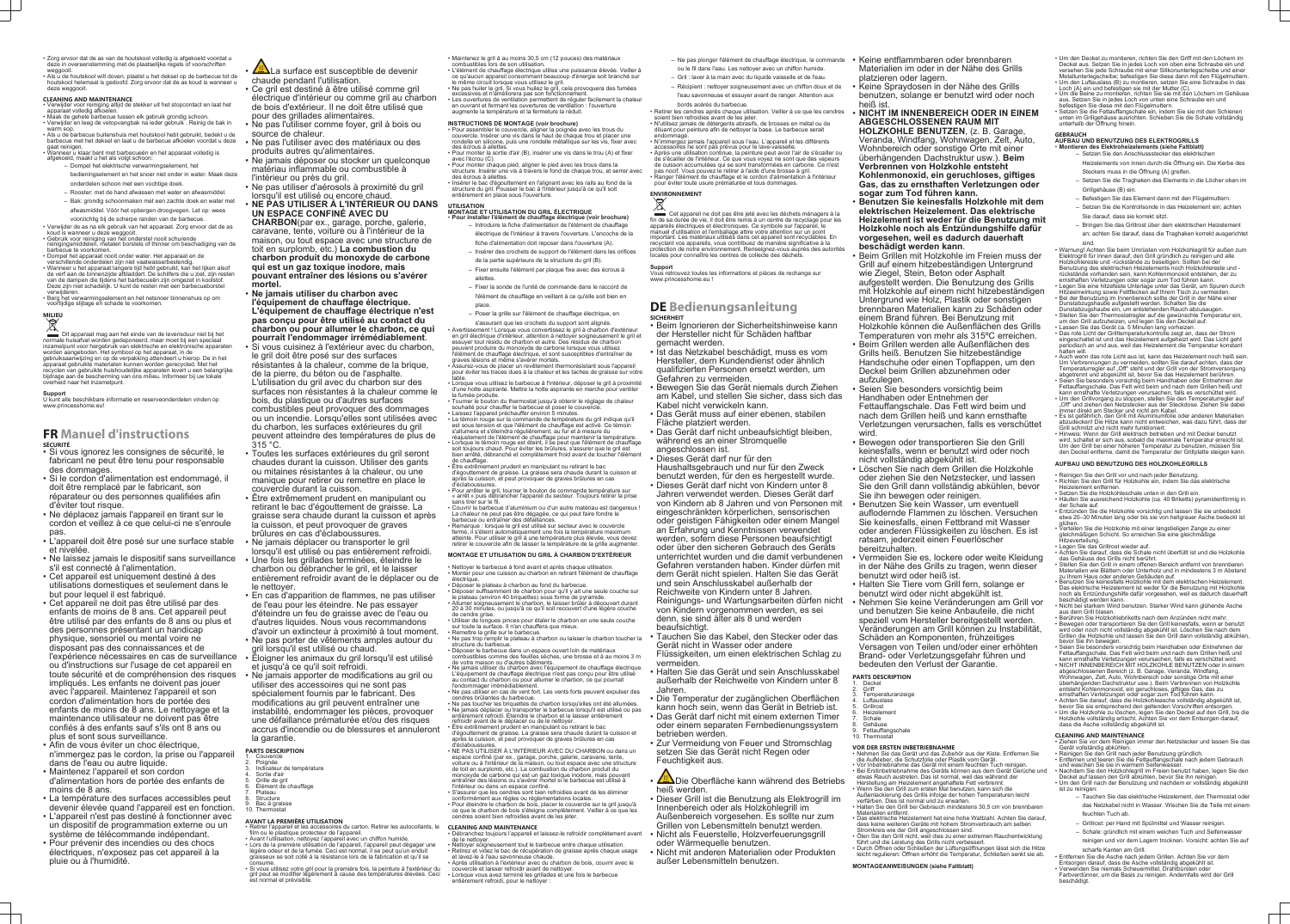# **OPRINCESS**

- **EN** Instruction manual NL Gebruiksaanwijzing FR Mode d'emploi **DE** Bedienungsanleitung **ES** Manual de usuario **PT** Manual de utilizador
- **IT** Manuale utente **SV** Bruksanvisning **CS** Návod na použití **PL** Instrukcja obsługi
- **SK** Návod na použitie **RU** Руководство по эксплуатации



Hybrid barbecue 01.112256.01.001



### IN NEED OF ACCESSORIES? VISIT

**PARTS DESCRIPTION / ONDERDELENBESCHRIJVING / DESCRIPTION DES PIÈCES / TEILEBESCHREIBUNG / DESCRIPCIÓN DE LAS PIEZAS / DESCRIÇÃO DOS COMPONENTES / DESCRIZIONE DELLE PARTI / BESKRIVNING AV DELAR / OPIS CZĘŚCI / POPIS SOUČÁSTÍ / POPIS SÚČASTÍ / ОПИСАНИЕ ЗАПЧАСТИ**

> © Princess 2020 | Jules Verneweg 87 5015 BH Tilburg | The Netherlands | www.princesshome.eu

## **UMWELT**  $\boxtimes$

WWW.PRINCESSHOME.EU/NL-NL/CUSTOMERSERVICE/ACCESSORIES-SPAREPARTS FOR ACCESSORIES AND SPARE PARTS TO EXTEND YOUR ITEM!



Dieses Gerät darf am Ende seiner Lebenszeit nicht im Hausmüll entsorgt werden, sondern muss an einer Sammelstelle für das Recycelr von elektrischen und elektronischen Haushaltsgeräten abgegeben werden. Das Symbol auf dem Gerät, in der Bedienungsanleitung und auf der Verpackung macht Sie auf dieses wichtige Thema aufmerksam. Die in diesem Gerät verwendeten Materialien können recycelt werden. Durch das Recyceln gebrauchter Haushaltsgeräte leisten Sie einen wichtigen Beitrag zum Umweltschutz. Fragen Sie Ihre örtliche Behörde nach Informationen über eine Sammelstelle.

- Das Gerät niemals in Wasser tauchen, das Gerät und die verschiedenen Teile sind nicht spülmaschinenfest.
- Nach dem Gebrauch kann es so aussehen, als würde die Farbe im Inneren abblättern oder abplatzen. Es handelt sich dabei jedoch nur um verkohlte Grillrückstände. Diese sind nicht schädlich. Sie lassen
- sich mit einer Grillbürste entfernen. • Lagern Sie das Heizelement und das Netzkabel im Innenbereich, um vorzeitigen Verschleiß und Beschädigungen zu vermeiden.

**Support** Sie finden alle erhältlichen Informationen und Ersatzteile auf www.princesshome.eu!

## **ES Manual de instrucciones SEGURIDAD**

- **Nunca utilice carbón con el elemento calefactor eléctrico. El elemento calefactor eléctrico no se ha diseñado para utilizarse junto al carbón ni como encendedor de carbón: podría provocar daños permanentes en el elemento calefactor eléctrico**.
- Cuando cocine en exteriores con carbón, debe colocar la parrilla sobre una superficie resistente al calor; por ejemplo, sobre ladrillos, piedras, hormigón o asfalto. El uso de la parrilla con carbón sobre superficies no resistentes al calor (por ejemplo, madera, plástico u otra superficie combustible) podría provocar daños o un incendio. Cuando se utiliza la parrilla con carbón, sus superficies exteriores pueden superar los 315º C.
- Todas las superficies exteriores de la parrilla se calentarán mientras esté cocinando. Utilice guantes o manoplas resistentes al calor o una agarradera para extraer o reemplazar la cubierta mientras esté cocinando.
- Tenga mucho cuidado cuando extraiga o manipule la bandeja de goteo de la grasa. Mientras esté cocinando y tras cocinar, la grasa estará caliente, y podría provocar quemaduras graves si se derrama.
- Nunca mueva la parrilla ni la transporte mientras la esté usando o si no se ha enfriado
- por completo. • Cuando haya terminado de asar, apague el carbón o desenchufe la parrilla y deje que se enfríe por completo antes de limpiarla o transportarla.
- Si la parrilla se inflama, no utilice agua para apagar el fuego. No intente apagar un incendio por grasa con agua u otros líquidos. Le recomendamos que tenga un extintor de incendios a mano en todo momento.
- No utilice ropas holgadas cerca de la parrilla cuando esté en uso o caliente.
- Mantenga a los animales alejados de la parrilla mientras esté o uso y hasta que se haya enfriado por completo.
- No realice ninguna modificación en la parrilla ni utilice accesorios que el fabricante no haya suministrado específicamente. Las modificaciones realizadas en la parrilla pueden provocar inestabilidad, daños en los componentes, fallos prematuros en las piezas y/o suponer un mayor riesgo de incendio o lesiones e invalidarán la garantía.
- **PARTS DESCRIPTION**
- 1. Tapa 2. Asa
- Indicador de temperatura Salida de aire
- Rejilla de parrilla
- 6. Elemento calefactor **Bandeia**
- Carcasa
- Bandeja recoge grasa Termostato
- Si ignora las instrucciones de seguridad, eximirá al fabricante de toda responsabilidad por posibles daños.
- Si el cable de alimentación está dañado, corresponde al fabricante, al representante o a una persona de cualificación similar su reemplazo para evitar peligros.
- Nunca mueva el aparato tirando del cable y asegúrese de que no se pueda enredar con el cable.
- El aparato debe colocarse sobre una superficie estable y nivelada.
- El usuario no debe dejar el dispositivo sin supervisión mientras esté conectado a la alimentación.
- Este aparato se debe utilizar únicamente para el uso doméstico y sólo para las funciones para las que se ha diseñado.
- Este aparato no debe ser utilizado por niños menores de 8 años. Este aparato puede ser utilizado por niños a partir de los 8 años y por personas con capacidades físicas, sensoriales o mentales reducidas, o que no tengan experiencia ni conocimientos, sin son supervisados o instruidos en el uso del aparato de forma segura y entienden los riesgos implicados. Los niños no pueden jugar con el aparato. Mantenga el aparato y el cable fuera del alcance de los niños menores de 8 años. Los niños no podrán realizar la limpieza ni el mantenimiento reservado al usuario a menos que tengan más de 8 años y cuenten con supervisión.
- Para protegerse contra una descarga eléctrica, no sumerja el cable, el enchufe ni el aparato en el agua o cualquier otro líquido.
- Mantenga el aparato y el cable fuera del alcance de los niños menores de 8 años.
- La temperatura de las superficies accesibles puede ser elevada cuando funcione el aparato.
- El aparato no está diseñado para usarse mediante un temporizador externo o un sistema de control remoto independiente.
- Para evitar el peligro de fuego o descarga eléctrica, no exponga este dispositivo a la lluvia o humedad.
- ∠≝∆La superficie puede calentarse durante el uso.
- Esta parrilla se ha diseñado para utilizarse como parrilla eléctrica en interiores o como barbacoa de carbón en exteriores. Su uso exclusivo es asar alimentos.
- No la utilice para hacer hogueras, como parrilla de leña ni como fuente de calor.
- No la utilice con ningún material o producto no comestible.
- No coloque ni almacene materiales inflamables o combustibles dentro o cerca de la parrilla.
- No utilice aerosoles cerca de la parrilla mientras esté en uso o cuando todavía esté caliente.

## • **NO LA UTILICE CON CARBÓN EN INTERIORES O EN LUGARES**

**CERRADOS**(por ejemplo, en un garaje, porche, corredor cubierto, caravana, tienda de campaña, coche, zona interior del hogar, lugar con estructura de techo caído, etc.). **Al quemar carbón se produce monóxido de**

**carbono: un gas tóxico inodoro que puede provocar lesiones graves e incluso la muerte.**

> • Nota: Cuando la barbacoa se utiliza eléctricamente con la tapa puesta, se apagará cuando se alcance la temperatura máxima. Para utilizar la parrilla a temperatura más elevada, debe quitar la tapa de manera que la temperatura de la placa pueda aumentar

## **ANTES DEL PRIMER USO**

- Extraiga el aparato y los accesorios de la caja. Retire las pegatinas, el envoltorio de protección o el plástico del dispositivo. • Antes de utilizarlo, limpie el aparato con un paño húmedo.
- Al utilizar el aparato por primera vez, este puede desprender olor y algo de humo. Esto es normal y se produce al quemarse la grasa que se puede haber adherido al elemento durante la fabricación.
- Cuando utilice la parrilla por primera vez, es posible que la pintura de la parte exterior cambie ligeramente de color debido a las altas temperaturas. Esto es algo normal que debe esperar que suceda. • Cuando la parrilla esté en uso, manténgala a una distancia mínima de
- 30,5 cm de materiales combustibles. • El elemento calefactor eléctrico utiliza un alto voltaje. Cuando utilice la parrilla, asegúrese de que no hay ningún otro electrodoméstico de alto
- voltaje enchufado al mismo circuito. • No engrase la parrilla. Si engrasa la parrilla se producirá demasiado humo y el rendimiento no mejorará.
- Las aberturas de ventilación se pueden usar para regular fácilmente el calor a través de su apertura y cierre: si las abre, la temperatura aumentará y, si las cierra, disminuirá.

## **INSTRUCCIONES DE MONTAJE (véase el folleto)**

**Este aparato no debe desecharse con la basura doméstica al final** de su vida útil, sino que se debe entregar en un punto de recogida para el reciclaje de aparatos eléctricos y electrónicos. Este símbolo en el aparato, manual de instrucciones y embalaje quiere atraer su atención sobre esta importante cuestión. Los materiales utilizados en este aparato se pueden reciclar. Mediante el reciclaje de electrodomésticos, usted contribuye a fomentar la protección del medioambiente. Solicite más información sobre los puntos de recogida a las autoridades locales.

- Para montar la tapa, haga coincidir el asa con los orificios de la tapa. Introduzca un tornillo por la parte superior de cada orificio y coloque una arandela de silicona; a continuación, coloque una arandela metálica sobre los tornillos y apriétela con tuercas de mariposa. • Para montar la salida de aire (B), introduzca un tornillo por el orificio (A)
- y apriételo con la tuerca (C). • Para montar cada una de las patas, haga coincidir la pata con los orificios de la carcasa. Introduzca un tornillo por la parte inferior de cada orificio y apriételo con tuercas de mariposa.
- Introduzca la bandeja de goteo haciéndola coincidir con los rieles situados en la parte inferior de la carcasa de la parrilla. Empuje la bandeja hasta que quede bien colocada debajo de la apertura.

## **USO CONFIGURACIÓN Y USO DE LA PARRILLA ELÉCTRICA**

- **Cómo instalar el elemento calefactor eléctrico (véase el folleto)**
	- Inserte la clavija de conexión del elemento calefactor eléctrico a través de la apertura, desde la parte interior. La muesca de la clavija debe quedar en la apertura (A).
	- Introduzca los ganchos de soporte del elemento por los orificios situados en la parte superior de la carcasa de la parrilla (B).
- A continuación, fije el elemento por la lámina fija con tuercas de mariposa.
- Coloque la sonda de la unidad de control en la conexión del elemento calefactor asegurándose de que está bien colocada.
- Coloque la red de la parrilla sobre el elemento calefactor eléctrico asegurándose de que los ganchos de soporte
- coinciden. • ¡Advertencia! Cuando cambie el uso de la parrilla desde parrilla de carbón para exteriores a parrilla eléctrica para interiores, asegúrese de

limpiarla bien y eliminar todos los restos y residuos de carbón. Si la parrilla contiene restos o residuos de carbón cuando se utiliza el elemento calefactor eléctrico, es posible que se produzca monóxido de carbono, lo que podría provocar lesiones graves o la muerte.

• Asegúrese de colocar una cobertura resistente al calor bajo el aparato para evitar marcas en la mesa debidas al calor y a manchas de grasa. • Cuando utilice la barbacoa en interiores, coloque la parrilla cerca de una campana extractora. Encienda la campana extractora para ventilar el humo que se produzca.

• Para calentar la barbacoa, gire la rueda de control del termostato hasta el ajuste de calor que desee y coloque la tapa. • Deje que el dispositivo se precaliente durante aproximadamente 5 minutos.

- 1. Tampa Pega
- Indicador da temperatura
- Saída de ar Grelha para assar
- Resistência
- 7. Tabuleiro Corpo
- Recipiente para gordura Termóstato

• La luz roja del control de temperatura de la parrilla indica que está encendida y que el elemento calefactor se está calentando. La luz se encenderá y apagará periódicamente, cuando el elemento calefactor se esté ajustando para mantener la temperatura. • Aunque la luz roja esté apagada, es posible que el elemento calefactor

continúe estando caliente. Para evitar quemaduras, antes de tocar el elemento calefactor, asegúrese de que el control se encuentra en la posición de apagado y la parrilla está desenchufada y totalmente fría. • Tenga mucho cuidado cuando extraiga o manipule la bandeja de goteo de la grasa. Mientras esté cocinando y tras cocinar, la grasa estará

caliente, y podría provocar quemaduras graves si se derrama. • Para dejar de asar, gire el mando de control de temperatura a la posición "off" y retire el enchufe de la toma de pared. Sujete siempre el enchufe para extraerlo de la toma de pared; nunca estire del cable. • Es peligroso cubrir la barbacoa con papel de aluminio u otro material, ya que el calor no puede salir y hace que la barbacoa se derrita y funcione

- Para montar a tampa, alinhe a pega com os respetivos orifícios. Insira um parafuso através do topo de cada orifício e coloque uma anilha de silicone, depois insira uma anilha de metal e aperte com porcas de orelhas.
- Para montar a saída de ar (B), insira um parafuso através do orifício (A) e aperte com a porca (C). • Para montar cada perna, alinhe a perna com os orifícios do corpo. Insira um parafuso pela base de cada orifício e aperte com porcas de orelhas.
- Insira o tabuleiro coletor alinhando-o com as calhas na base do corpo do grelhador. Empurre o tabuleiro até ao limite, sob a abertura.

mal.

#### **CONFIGURACIÓN Y USO DE LA PARRILLA DE CARBÓN EN EXTERIORES**

• Limpie bien la barbacoa antes y después de cada uso.

- Para preparar la parrilla para cocinar con carbón, retire el elemento calefactor eléctrico.
- Coloque la bandeja de carbón en la parte inferior de la barbacoa. • Coloque la cantidad de carbón necesaria para crear una sola capa que se extienda por toda la bandeja de carbón en forma de pirámide
- (aproximadamente 40 briquetas). • Encienda el carbón con cuidado, no lo tape y déjelo quemar entre 20 y 30 minutos, o hasta que esté cubierto por cenizas de color gris claro. • Extienda el carbón en una sola capa por toda la superficie con la ayuda
- de unas pinzas largas. De este modo, conseguirá que el calor sea más uniforme. • Vuelva a colocar la rejilla en la barbacoa.
- $\bullet$  No llene demasiado la bandeja para carbón ni deje que el carbón toque la carcasa de la barbacoa. • Coloque la barbacoa en una zona abierta, lejos de materiales
- combustibles como hojas secas o arbustos, y a una distancia mínima de 3 metros de su casa u otro edificio.
- Nunca utilice carbón con el elemento calefactor eléctrico. El elemento calefactor eléctrico no se ha diseñado para utilizarse junto al carbón ni como encendedor de carbón: podría provocar daños permanentes en el elemento calefactor eléctrico.
- No la utilice si sopla viento fuerte. El viento fuerte podría volar cenizas encendidas de la barbacoa.
- Una vez haya encendido las briquetas de carbón, no las toque. • Nunca mueva la barbacoa ni la transporte mientras la esté usando o si no se ha enfriado por completo. Apague el carbón y deje que se enfríe antes de limpiarla o transportarla.
- Tenga mucho cuidado cuando extraiga o manipule la bandeja de goteo de la grasa. Mientras esté cocinando y tras cocinar, la grasa estará
- caliente, y podría provocar quemaduras graves si se derrama. • NO LA UTILICE CON CARBÓN EN INTERIORES (por ejemplo, en un garaje, porche, corredor cubierto, caravana, tienda de campaña, coche, zona interior del hogar, lugar con estructura de techo caído, etc.). Al
- quemar carbón se produce monóxido de carbono, que puede provocar lesiones graves e incluso la muerte si se quema en interiores o en un lugar cerrado. • Asegúrese de que las cenizas del carbón se han enfriado por completo

antes de desecharlas de acuerdo con las normas y normativas locales. • Para apagar el carbón, coloque la tapa en la parrilla hasta que se haya apagado por completo. Antes de desechar las cenizas, asegúrese de que están frías.

## **CLEANING AND MAINTENANCE**

• Desenchufe siempre el dispositivo y déjelo enfriar por completo antes de limpiarlo. • Limpie minuciosamente toda la barbacoa entre uso y uso.

- Retire y vacíe el colector de grasa tras cada uso y lave la bandeja en agua templada con jabón.
- Una vez haya utilizado el aparato en exteriores con carbón, tápelo con la tapa y deje que se enfríe antes de limpiarlo.
- Para limpiar la barbacoa cuando haya terminado de asar y se haya enfriado por completo: – No sumerja el elemento calefactor eléctrico, el control ni el
	- cable en agua. Límpielos con un paño húmedo.
	- Red de la parrilla: lávela a mano con lavavajillas y agua. – Recipiente: límpielo minuciosamente con un paño suave y agua jabonosa y séquelo antes de almacenarlo. Precaución: Lleve
- cuidado con los bordes afilados de la barbacoa. • Retire las cenizas después de haber cocinado. Antes de desechar las cenizas, asegúrese de que están frías.
- Nunca utilice limpiadores abrasivos, cepillos metálicos o disolvente de pintura para limpiar la base, de lo contrario la barbacoa resultará
- No sumerja nunca el dispositivo en el agua, el dispositivo y las distintas piezas no pueden ponerse en el lavavajillas. • Tras un uso continuado, es posible que parezca que la pintura se está pelando o desprendiendo en la parte interior. Las escamas que se ven son simplemente vapores que se acumulan al cocinar que se han
- convertido en carbón. No son perjudiciales. Puede eliminarlos con un • Almacene el elemento calefactor y el cable de alimentación en una zona

dañada. cepillo.

interior para evitar desgaste y daños prematuros.

## **MEDIO AMBIENTE**

**Soporte**

#### Puede encontrar toda la información y recambios en www.princesshome.eu!

## **PT Manual de Instruções SEGURANÇA**

- O fabricante não pode ser responsabilizado por quaisquer danos se ignorar as instruções de segurança.
- Se o cabo de alimentação estiver danificado, deve ser substituído pelo fabricante, o seu representante de assistência técnica ou alguém com qualificações semelhantes para evitar perigos.
- Nunca desloque o aparelho puxando pelo cabo e certifique-se de que este nunca fica preso.
- O aparelho deve ser colocado numa superfície plana e estável.
- O utilizador não deve abandonar o aparelho enquanto este estiver ligado à alimentação.
- Este aparelho destina-se apenas a utilização doméstica e para os fins para os quais foi concebido.
- Este aparelho não deve ser utilizado por crianças com idades compreendidas entre menos de 8 anos. Este aparelho pode ser utilizado por crianças com mais de 8 anos e por pessoas com capacidades físicas, sensoriais ou • Não efetue quaisquer alterações no grelhador mentais reduzidas, assim como com falta de experiência e conhecimentos, caso sejam supervisionadas ou instruídas sobre como utilizar o aparelho de modo seguro e compreendam os riscos envolvidos. As crianças não devem brincar com o aparelho. Mantenha o aparelho e respetivo cabo fora do alcance de crianças com idade inferior a 8 anos. A limpeza e manutenção não devem ser realizadas por crianças a não ser que tenham mais de 8 anos e sejam supervisionadas.
- Para se proteger contra choques elétricos, não mergulhe o cabo, a ficha nem o aparelho em água ou qualquer outro líquido.
- Mantenha o aparelho e respectivo cabo fora do alcance de crianças com menos de 8 anos.
- A temperatura das superfícies acessíveis poderá ser elevada quando o aparelho está em
- funcionamento. • O aparelho não se destina a ser operado através de um sistema de temporizador externo
- ou de controlo remoto à parte. • Para evitar perigo de incêncio ou choque, não
- exponha este aparelho à chuva nem à humidade.
- $\sqrt{M}$ A superfície pode aquecer durante a utilização.
- Este grelhador destina-se a ser usado como grelhador elétrico de interior ou grelhador a carvão de exterior. Deve ser usado apenas para grelhar alimentos.
- Não use como braseira, grelhador a lenha ou
- fonte de calor. • Não use com quaisquer materiais ou produtos
- não alimentares. • Nunca coloque ou guarde matéria inflamável ou
- combustível dentro ou perto do grelhador. • Não use aerossóis perto do grelhador enquanto
- estiver a ser usado ou ainda quente. • **NÃO USE COM CARVÃO NO INTERIOR OU**
- **NUM ESPAÇO FECHADO**, (ex., garagem, alpendre, passagem coberta, caravana, tenda, automóvel ou dentro de casa, ou em qualquer espaço com uma estrutura tipo telheiro, etc.). **As brasas produzem monóxido de carbono, um gás tóxico inodoro que pode provocar lesões graves ou a morte.**
- **Nunca use carvão com a resistência elétrica. A resistência elétrica não foi concebida para ser usada em contacto com carvão ou como acendalha, o que pode provocar danos permanentes na resistência**.
- Se cozinhar no exterior, o grelhador deve ser colocado sobre superfícies resistentes ao calor, como tijolo, pedra, cimento ou asfalto. A utilização do grelhador com carvão sobre superfícies não resistentes ao calor, como a madeira, plástico ou outras superfícies combustíveis, pode provocar danos ou um incêndio. As superfície externas do grelhador podem atingir temperaturas superiores a 315º C quando usado com carvão.
- Todas as superfícies externas do grelhador estarão quentes durante a utilização. Use luvas resistentes ao calor ou uma pega para remover ou repor a tampa durante a preparação dos alimentos.
- Proceda com extremo cuidado ao manusear ou remover o tabuleiro coletor de gordura. A gordura aquece durante e no final da preparação dos alimentos e pode provocar queimaduras graves se salpicar.
- Nunca desloque ou transporte o grelhador se estiver a ser usado ou ainda não estiver totalmente frio.
- Quando terminar o churrasco, apague as brasas ou retire a ficha da tomada e deixe esfriar por completo antes de o deslocar ou limpar.
- Em caso de reacendimento, não use água para extinguir as chamas. Não tente extinguir um incêndio de gordura com água ou outros líquidos. É recomendável ter sempre um extintor de incêndio por perto.
- Não use vestuário largo perto do grelhador enquanto estiver a ser usado ou ainda quente. • Mantenha os animais longe do grelhador enquanto este estiver a ser usado e até que
- fique frio. nem use acessórios não fornecidos pelo fabricante. Eventuais alterações no grelhador podem causar instabilidade, danos nos componentes, falha prematura das peças e/ou aumentar o risco de incêndio ou lesão e anularão a garantia.

## **PARTS DESCRIPTION**

## **ANTES DA PRIMEIRA UTILIZAÇÃO**

- Retire o aparelho e os acessórios da caixa. Retire os autocolantes, a película ou plástico de protecção do aparelho.  $\cdot$  Limpe o aparelho, antes de o utilizar, com um pano húmido.
- Ao utilizar o aparelho pela primeira vez, este poderá emitir um odor e algum fumo. Isto é normal, a gordura que poderá ter aderido ao elemento durante o fabrico está a queimar.
- Ao usar o grelhador pela primeira vez, a cor da tinta no exterior do grelhador pode mudar ligeiramente como resultado das temperaturas elevadas Trata-se de uma situação normal e expectável. • Mantenha o grelhador a pelo menos 30,5 cm de matéria combustível
- quando estiver a ser usado. • A resistência elétrica consome muita energia. Certifique-se de que não liga outro equipamento de elevado consumo ao mesmo circuito quando
- estiver a usar o grelhador. • Não unte o grelhador com óleo. Untar o grelhador cria fumo excessivo e não melhora o desempenho.
- Pode regular facilmente a temperatura abrindo e fechando as entradas de ventilação: abra as entradas para aumentar a temperatura e feche-as para reduzir.

## **INSTRUÇÕES DE MONTAGEM (ver folheto)**

#### **UTILIZAÇÃO PREPARAÇÃO E UTILIZAÇÃO DO GRELHADOR ELÉTRICO** • **Para instalar a resistência elétrica (ver folheto)**

- Insira a ficha de ligação da resistência na abertura, pelo lado de dentro. O entalhe da ficha deve assentar na abertura (A).
- Insira os ganchos de apoio da resistência elétrica nos orifícios
- da parte superior do corpo do grelhador (B).
- Em seguida, fixe a resistência elétrica com as porcas de orelhas.
- Encaixe a sonda da unidade de controlo na ligação da resistência elétrica, certificando-se de que está totalmente
- assente.
- Coloque a rede do grelhador sobre a resistência elétrica,

certificando-se de que os ganchos de apoio estão alinhados. • Aviso! Ao converter de grelhador a carvão de exterior para grelhador elétrico de interior, tenha o cuidado de limpar profundamente o grelhador e remover todos os restos e resíduos de carvão. Se o grelhador ainda tiver alguns restos ou resíduos de carvão quando for usado com a resistência elétrica, pode produzir monóxido de carbono e provocar

lesões graves ou morte. • Certifique-se de que coloca um revestimento resistente ao calor sob o aparelho para evitar vestígios provocados pelo calor e marcas de gordura na sua mesa. • Ao usar o grelhador no interior, coloque-o próximo de um exaustor.

• Rode o botão de controlo do termóstato para a temperatura desejada

para aquecer o grelhador e coloque a tampa. • Deixe o dispositivo pré-aquecer durante 5 minutos.

• A luz vermelha no controlo da temperatura indica que o aparelho está ligado e a resistência elétrica está a aquecer. A lu acende e apaga periodicamente, à medida que a resistência elétrica ajusta a temperatura

para a manter a um nível constante.

• Quando a luz vermelha está apagada, a resistência elétrica pode ainda estar quente. Para evitar queimaduras, certifique-se de que o botão de controlo está na posição off, a ficha está desligada e o grelhador está

completamente frio antes de tocar na resistência elétrica.

Ligue o exaustor para ventilar o fumo gerado.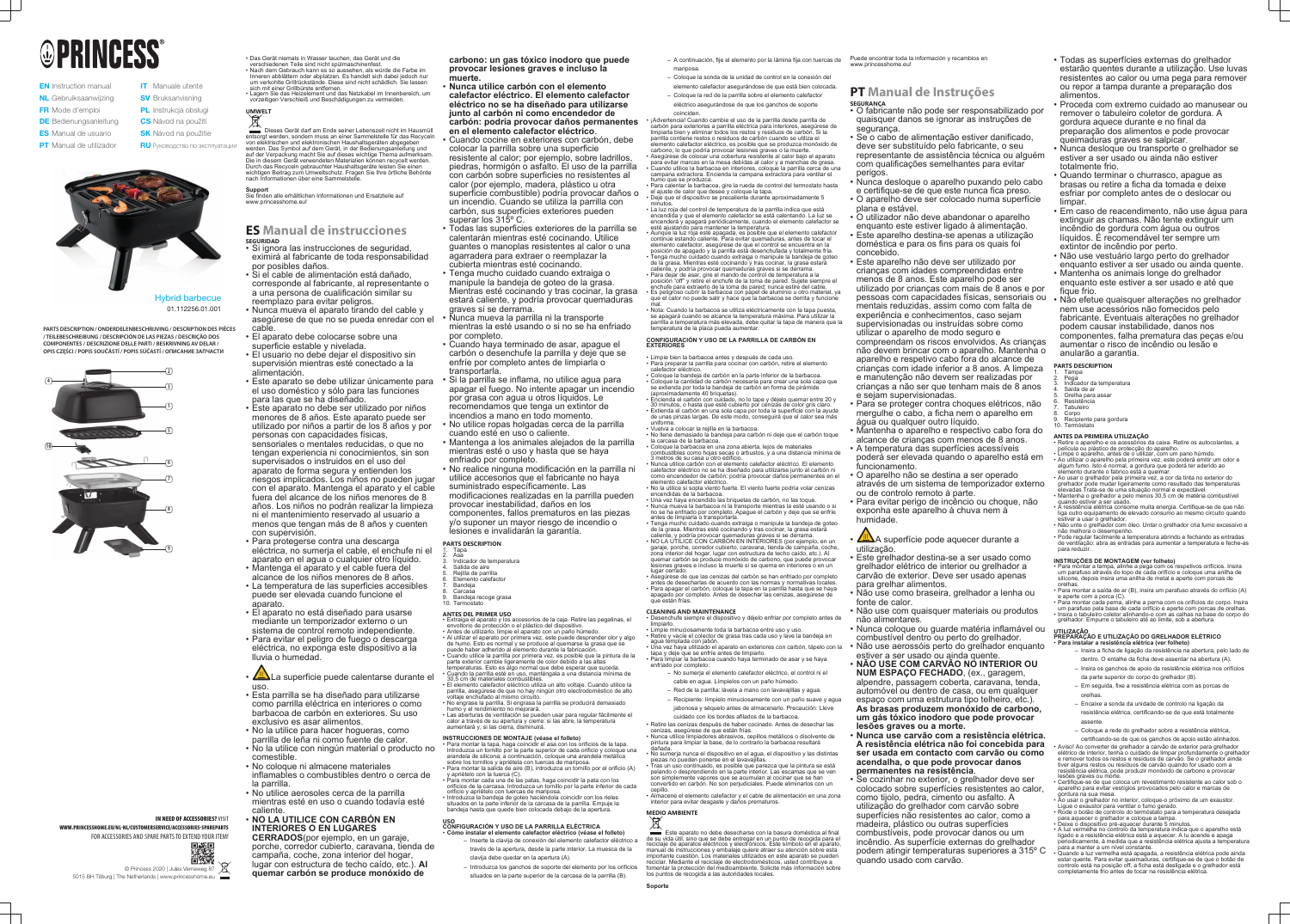- Proceda com extremo cuidado ao manusear ou remover o tabuleiro coletor de gordura. A gordura aquece durante e no final da preparação dos alimentos e pode provocar queimaduras graves se salpicar.
- Para parar de grelhar, rode o botão de controlo da temperatura para "off" e depois retire a ficha da tomada de parede. Tire sempre a ficha da tomada; nunca puxe pelo cabo.
- Cobrir o grelhador com folha de alumínio ou outro material é perigoso! O calor não será evacuado e fará com que o grelhador derreta e se avarie. • Nota: Se o BBQ for utilizado de modo elétrico com a tampa colocada, desliga-se quando a temperatura máxima for atingida. Para utilizar a grelha a uma temperatura mais elevada, tem de retirar a tampa para que a temperatura da placa de grelha aumente.

#### **PREPARAÇÃO E UTILIZAÇÃO DO GRELHADOR A CARVÃO NO EXTERIOR**

- Limpe profundamente o grelhador antes e depois de cada utilização. • Prepare o grelhador para cozinhar a carvão removendo a resistência
- elétrica. • Coloque o tabuleiro do carvão na base do grelhador.
- Coloque no tabuleiro uma quantidade de carvão suficiente para formar uma pirâmide (cerca de 40 briquetes). • Acenda o carvão com cuidado e deixe-o arder descoberto durante
- 20-30 minutos ou até que fique coberto de cinza clara.
- Use uma pinça comprida para dispor o carvão numa única camada a cobrir todo o tabuleiro. Isto ajudará a obter um calor mais uniforme.
- Volte a colocar a grelha no aparelho. • Não encha demasiado o tabuleiro do carvão nem deixe que toque no corpo do grelhador.
- Coloque o grelhador num espaço aberto, longe de matéria combustível, como folhas ou arbustos secos, e pelo menos a 3 metros da sua casa ou outros edifícios.
- Nunca use carvão com a resistência elétrica. A resistência elétrica não foi concebida para ser usada em contacto com carvão ou como acendalha, o que pode provocar danos permanentes na resistência. • Não use se estiver vento forte. O vento forte pode projetar as brasas
- para fora do grelhador. • Não toque nos briquetes de carvão assim que os tiver acendido.
- Nunca desloque ou transporte o grelhador se estiver a ser usado ou ainda não estiver totalmente frio. Antes de o deslocar ou limpar, apague as brasas e deixe esfriar.
- Proceda com extremo cuidado ao manusear ou remover o tabuleiro coletor de gordura. A gordura aquece durante e no final da preparação dos alimentos e pode provocar queimaduras graves se salpicar.
- NÃO USE O GRELHADOR COM CARVÃO NO INTERIOR ou num espaço fechado (ex., garagem, alpendre, passagem coberta, caravana, tenda, automóvel ou dentro de casa, ou em qualquer espaço com uma estrutura tipo telheiro, etc.). As brasas produzem monóxido de carbono, que pode provocar lesões graves ou a morte se o carvão for queimado no interior ou num espaço fechado.
- Certifique-se de que a cinza do carvão esfriou completamente antes de a eliminar de acordo com as normas e regulamentos locais. • Para apagar o carvão, coloque a tampa sobre o grelhador até que as
- chamas apaguem completamente. Certifique-se de que as cinzas estão frias antes de as eliminar.

**Este aparelho não deve ser depositado no lixo doméstico no fim** da sua vida útil, mas deve ser entregue num ponto central de reciclagem de aparelhos domésticos elétricos e eletrónicos. Este símbolo indicado no aparelho, no manual de instruções e na embalagem chama a sua atenção para a importância desta questão. Os materiais utilizados neste aparelho podem ser reciclados. Ao reciclar aparelhos domésticos usados, está a contribuir de forma significativa para a proteção do nosso ambiente. Solicite às autoridades locais informações relativas aos pontos de recolha.

#### **CLEANING AND MAINTENANCE** • Desligue sempre o aparelho da tomada eléctrica e deixe-o arrefecer

- completamente antes de o limpar.
- Limpe profundamente todo o grelhador entre utilizações. • Retire e esvazie o tabuleiro de recolha de gordura após cada utilização
- e lave o tabuleiro com água morna com detergente. • Depois de usar no exterior com carvão, cubra com a tampa e deixe arrefecer antes de limpar.
- Quando terminar de grelhar e o aparelho tiver esfriado completamente, para limpar o grelhador:

#### – não mergulhe a resistência elétrica, o botão de controlo ou o cabo em água. Limpe-os com um pano húmido.

- Grade para grelhar: lave à mão com detergente da louça e água.
- Cuba: limpe profundamente com um pano macio e água com detergente, e seque antes de guardar. Cuidado: tenha cuidado com as extremidades aguçadas do grelhador.
- Remova as cinzas depois de cada utilização. Certifique-se de que as
- cinzas estão frias antes de as eliminar. • Nunca utilize produtos de limpeza abrasivos, escovas de metal ou
- decapante para limpar a base, caso contrário irá danificar o grelhador. • Nunca mergulhe o dispositivo em água, o dispositivo e as várias partes
- não são à prova de água. • Depois do uso continuado, poderá parecer que a tinta está a descolar
- ou descascar por dentro. As películas que vê são resíduos de vapor acumulados que se converteram em carbono. Não são prejudiciais. Pode removê-las com uma escova de grelhador.
- Guarde a resistência elétrica e o cabo elétrico dentro de casa para evitar um desgaste prematuro e danos.

## **AMBIENTE**

#### **PARTS DESCRIPTION** Coperchio

- Maniglia
- Regolazione temperatura 4. Uscita aria
- **Griglia** Elemento riscaldante
- Vassoio **Base**
- Vaschetta raccogli-grasso **Termostato**

## **Assistência**

Encontra todas as informações e peças de substituição disponíveis em www.princesshome.eu!

## **IT Istruzioni per l'uso SICUREZZA**

- Il produttore non è responsabile di eventuali danni e lesioni conseguenti la mancata osservanza delle istruzioni di sicurezza.
- Se il cavo di alimentazione è danneggiato, deve essere sostituito dal produttore, da un addetto all'assistenza o da personale con qualifiche analoghe per evitare rischi.
- Non spostare mai l'apparecchio tirandolo per il cavo e controllare che il cavo non possa rimanere impigliato.
- Collocare l'apparecchio su una superficie stabile e piana.
- Non lasciare mai l'apparecchio senza sorveglianza quando è collegato all'alimentazione.
- Questo apparecchio è destinato a un uso esclusivamente domestico e deve essere utilizzato soltanto per gli scopi previsti.
- L'apparecchio non deve essere utilizzato da bambini di età inferiore agli 8 anni. L'apparecchio può essere utilizzato da bambini di almeno 8 anni e da persone con ridotte capacità fisiche, sensoriali o mentali oppure senza la necessaria pratica ed esperienza sotto la supervisione di un adulto o dopo aver ricevuto adeguate istruzioni sull'uso in sicurezza dell'apparecchio e aver compreso i possibili rischi. I bambini non devono giocare con l'apparecchio. Mantenere l'apparecchio e il relativo cavo fuori dalla portata dei bambini di età inferiore agli 8 anni. I bambini non devono eseguire interventi di manutenzione e pulizia almeno che non abbiano più di 8 anni e non siano controllati.
- Per proteggersi dalle scosse elettriche, non immergere il cavo, la spina o l'apparecchio nell'acqua né in qualsiasi altro liquido.
- Mantenere l'apparecchio e il relativo cavo fuori dalla portata di bambini di età inferiore agli 8 anni.
- La temperatura delle superfici accessibili può essere alta quando l'apparecchio è in funzione.
- L'apparecchio non è progettato per essere azionato tramite un timer esterno o un sistema di telecomando separato.
- Per evitare rischi di incendio o scossa elettrica, non esporre questo apparecchio alla pioggia o all'umidità.
- ∠<sup>III</sup>La superficie può riscaldarsi molto durante l'uso.
- Questo prodotto è concepito per l'uso in interni come barbecue elettrico o a carbonella in esterni. Dovrebbe essere usata solo per grigliare alimenti.
- Non utilizzare come focolare, griglia a legna o stufetta.
- Non utilizzare con materiali o prodotti non alimentari.
- Non collocare né stoccare mai materiali infiammabili o combustibili all'interno o in prossimità del grill.
- Non utilizzare spray vicino al barbecue mentre è in uso o è ancora caldo.
- **NON USARE LA CARBONELLA AL CHIUSO O IN SPAZI COPERTI**(ad esempio, garage, terrazza, veranda, portico, camper, tenda, auto, locali interni o qualsiasi spazio coperto da un tetto o tettoia, ecc. **La combustione della carbonella produce monossido di carbonio che è un gas tossico inodore che può causare intossicazioni gravi o la morte.**
- **Non utilizzare mai la carbonella con l'elemento riscaldante elettrico montato. Non utilizzare l'elemento riscaldante elettrico a contatto con o per accendere la carbonella, per evitare di causarne danni permanenti**.
- Per cucinare all'aperto con la carbonella, posizionare il barbecue su una superficie resistente al calore, come mattoni, pietra, cemento o asfalto. L'uso del barbecue a carbonella su superfici non resistenti al calore come legno, plastica o altre superfici infiammabili può causare danni o incendi. Le superfici esterne del barbecue possono raggiungere temperature superiori a 315 ºC se utilizzate con carbonella.
- Tutte le superfici esterne del barbecue si scaldano durante la cottura. Utilizzare guanti o muffole resistenti al calore o una presina per rimuovere o riposizionare il coperchio durante la cottura.
- Prestare la massima attenzione maneggiando o estraendo la vaschetta raccogli grasso. Il grasso si scalda durante la cottura e potrebbe
- causare ustioni gravi se viene versato addosso. • Non spostare né trasportare il barbecue
- durante l'uso o se non è completamente raffreddato.
- A cottura terminata, spegnere le braci o scollegare il barbecue dalla presa elettrica e attendere che si raffreddi completamente prima di spostarlo o pulirlo.
- Se si sprigiona una fiammata, non tentare di spegnerla con l'acqua. Non tentare di spegnere il grasso incendiato con acqua o altri liquidi. Si raccomanda di avere sempre un estintore a portata di mano.
- Non avvicinarsi il barbecue acceso o caldo indossando abiti larghi.

**Questo apparecchio non deve essere posto tra i rifiuti domestici** alla fine del suo ciclo di vita, ma deve essere smaltito in un centro di riciclaggio per dispositivi elettrici ed elettronici domestici. Questo simbolo sull'apparecchio, il manuale di istruzioni e la confezione sottolineano tale importante questione. I materiali usati in questo apparecchio possono essere riciclati. Riciclando gli apparecchi domestici è possibile contribuire alla protezione dell'ambiente. Contattare le autorità locali per informazioni in merito ai punti di raccolta.

- Tenere gli animali lontani dal barbecue durante l'uso e fino a quando non si è raffreddato.
- Non apportare modifiche al barbecue e non utilizzare accessori non espressamente forniti dal produttore. Le modifiche al barbecue invalidano la garanzia e possono causare instabilità, danni ai componenti, guasti prematuri ai componenti e/o maggiori rischi di incendio o lesioni.

## **PRIMA DEL PRIMO UTILIZZO**

- Estrarre apparecchio e accessori dalla scatola. Rimuovere adesivi, pellicola protettica o plastica dall'apparecchio.
- Prima dell'uso pulire l'apparecchio con un panno umido. • Al primo utilizzo l'apparecchio può emettere cattivo odore e fumo.
- Questo è normale, il grasso che può avere aderito all'elemento riscaldante durante la fabbricazione viene bruciato.
- Al primo utilizzo, la vernice sulla parte esterna del barbecue potrebbe cambiare leggermente colore a causa delle alte temperature. Si tratta di una conseguenza normale e tenere in considerazione. • Durante l'uso mantenere il barbecue ad almeno 30,5 cm di distanza di
- materiali combustibili. • L'elemento riscaldante elettrico funziona ad alta potenza. Assicurarsi
- che nessun altro apparecchio di potenza elevata sia collegato allo tesso circuito elettrico durante l'uso del barbecue
- Non oliare la griglia. L'olio sulla griglia produrrà fumo eccessivo senza tuttavia migliorare le prestazioni.
- Le aperture di ventilazione consentono di regolare facilmente il calore; aprendo le aperture di ventilazione la temperatura aumenta, mentre chiudendole la temperatura diminuisce.

## **ISTRUZIONI DI MONTAGGIO (vedi foglio illustrativo)**

- Per montare il coperchio, allineare la maniglia con i fori del coperchio. Inserire una vite dall'alto in ciascun foro, inserire su ciascuna vite una rondella in silicone, poi una rondella metallica e serrare con i dadi a galletto.
- Per montare l'uscita dell'aria (B), inserire una vite nel foro (A) e fissarla con il dado (C). • Montare ogni gamba allineandola ai fori della base. Inserire le viti dal
- basso in ciascun foro e serrarle con i dadi a galletto. • Inserire la vaschetta raccogli-grasso allineandola alle guide sul fondo del barbecue. Spingere il vassoio per posizionarlo correttamente sotto l'apertura.

#### **PARTS DESCRIPTION** l ock

- Handtag
- **Temperaturmätare** Luftutlopp
- Grillgaller
- 6. Värmeelement 7. Bricka
- **Huvuddel**
- Fettuppsamlare 10. Termostat

#### **USO PREDISPOSIZIONE E USO DEL BARBECUE ELETTRICO** • **Montaggio dell'elemento riscaldante elettrico (vedere foglio illustrativo)**

- Inserire il connettore dell'elemento riscaldante elettrico dall'interno attraverso l'apertura. La protezione del connettore deve essere posizionato nell'apertura (A).
- Inserire i ganci di supporto dell'elemento riscaldante nei fori
- della parte superiore del corpo del barbecue (B). – Poi fissare l'elemento riscaldante alla lamiera con i dadi a
- galletto
- Inserire il cavo dell'unità comandi nel connettore dell'elemento riscaldante, accertandosi che sia completamente inserito. – Posizionare la griglia sopra l'elemento riscaldante elettrico,

accertandosi che i ganci di supporto siano allineati. • Avvertenza! Prima di convertire il barbecue da carbonella ad elettrico, pulirlo accuratamente per eliminare tutti i residui e i resti di carbonella. Durante l'uso dell'elemento riscaldante elettrico la presenza di residui o resti di carbonella potrebbe produrre monossido di carbonio e causare

lesioni gravi o morte. • Sotto l'apparecchio collocare un rivestimento resistente al calore al fine di evitare che calore e grasso macchino il piano su cui è collocato. • Quando si utilizza il barbecue al chiuso, posizionarlo vicino a una cappa

- di aspirazione. Accendere la cappa aspirante per eliminare il fumo prodotto. • Ruotare la manopola di regolazione del termostato per riscaldare il barbecue alla temperatura desiderata e chiudere il coperchio.
- Far preriscaldare il dispositivo per circa 5 minuti. • La spia rossa sulla regolazione della temperatura della griglia indica che l'alimentazione è collegata e che l'elemento riscaldante si sta
- riscaldando. La spia si accende e si spegne ciclicamente, in base all'accensione e spegnimento dell'elemento riscaldante per il mantenimento della temperatura desiderata.
- Quando la luce rossa è spenta, l'elemento riscaldante potrebbe essere ancora caldo. Per evitare ustioni assicurarsi che il comando sia disattivato e che il barbecue sia scollegato e completamente raffreddato prima di toccare l'elemento riscaldante.
- Prestare la massima attenzione maneggiando o estraendo la vaschetta raccogli grasso. Il grasso si scalda durante la cottura e potrebbe causare
- ustioni gravi se viene versato addosso. • Per interrompere la cottura, ruotare la manopola di regolazione della temperatura su "off", ed estrarre la spina dalla presa elettrica. Estrarre sempre la spina dalla parete; non tirare mai il cavo.

• Rivestire il barbecue con un foglio di alluminio o altro materiale è pericoloso! Il calore non può disperdersi e causerà la possibile fusione e

il malfunzionamento del barbecue.

• Nota: Quando il barbecue viene utilizzato collegato alla rete elettrica a coperchio chiuso, si spegnerà al raggiungimento della temperatura massima. Per utilizzare il barbecue ad una temperatura più elevata, è necessario togliere il coperchio in modo che la temperatura della piastra • VID ELDNING MED GRILLKOL FÅR GRILLEN INTE ANVÄNDAS INOMHUS eller i ett slutet utrymme (t.ex. garage, veranda, övertäckt altan, husbil/husvagn, tält, bil eller utrymme inomhus samt utrymmen med överhängande takstruktur etc.). Vid förbränning av kol bildas kolmonoxid som kan orsaka allvarliga skador eller dödsfall om eldningen

della griglia possa aumentare.

**PREDISPOSIZIONE E USO DEL BARBECUE A CARBONELLA**

**ALL'APERTO**

• Släck glöden genom att lägga på locket på grillen och låta det ligga på tills kolen slocknar helt. Kontrollera att askan är kall innan du slänge

• Pulire accuratamente il barbecue prima e dopo ogni utilizzo. • Predisporre il barbecue per la cottura a carbonella rimuovendo

l'elemento riscaldante elettrico.

• Dra alltid ur kontakten och låt strykjärnet svalna helt före rengöring. • Rengör hela grillen grundligt mellan varje användningstillfälle. • Avlägsna och töm fettuppsamlingskärlet efter varie användning och

• Posizionare il braciere sul fondo del barbecue.

• Versare nel braciere una quantità sufficiente di carbonella (circa 40

pezzi) formando un mucchietto a piramide.

la carbonella tocchi la base del barbecue

• Accendere con cura la carbonella, lasciarla bruciare scoperta per 20–30 minuti, o fino a quando non è ricoperta di cenere grigio chiaro. • Usa una pinza a manico lungo per disporre la carbonella in uno strato uniforme nel braciere. In questo modo si ottiene un riscaldamento più

uniforme.

• Posizionare la griglia sul barbecue. • Non riempire eccessivamente il braciere con la carbonella ed evitare che

• Posizionare il barbecue in uno spazio aperto, lontano da materiali combustibili come foglie secche o sterpaglie, e ad almeno 3 metri di

Denna apparat ska ej slängas bland vanligt hushållsavfall när den slutat fungera. Den ska slängas vid en återvinningsstation för elektriskt

och elektroniskt hushållsavfall. Denna symbol på apparaten, bruksanvisningen och förpackningen gör dig uppmärksam på detta. Materialen som används i denna apparat kan återvinnas. Genom att återvinna hushållsapparater gör du en viktig insats för att skydda vår miljö.

distanza dalla casa o da altri edifici.

• Non utilizzare mai la carbonella con l'elemento riscaldante elettrico montato. Non utilizzare l'elemento riscaldante elettrico a contatto con o per accendere la carbonella, per evitare di danneggiarlo

- permanentemente.  $\cdot$  Non usare in caso di forte vento. Le forti folate di vento possono far volare via le braci accese.
- Non toccare la carbonella una volta accesa.
- Non spostare né trasportare il barbecue durante l'uso o se non è completamente raffreddato. Prima di spostarlo o pulirlo, spegnere la
- carbonella e lasciarla raffreddare. • Prestare la massima attenzione maneggiando o estraendo la vaschetta raccogli grasso. Il grasso si scalda durante la cottura e potrebbe causare ustioni gravi se viene versato addosso.
- NON USARE A CARBONELLA AL CHIUSO, o in spazi coperti (ad esempio, garage, terrazza, veranda, portico, camper, tenda, auto, locali interni o qualsiasi spazio coperto da un tetto o tettoia, ecc. La
- combustione della carbonella produce monossido di carbonio che può causare cavi intossicazioni o la morte se accede al chiuso o in spazi coperti.
- Assicurarsi che le ceneri della carbonella si siano completamente raffreddate prima di smaltirle in conformità alle norme o ai regolamenti locali.
- Per spegnere la carbonella, chiudere il coperchio del barbecue e attendere che la combustione sia terminata completamente. Assicurarsi che le ceneri siano fredde prima di smaltirle.

### **CLEANING AND MAINTENANCE**

- Sfilare sempre la spina dalla presa e lasciar raffreddare l'apparecchio completamente prima di pulirlo. • Pulire accuratamente l'intero barbecue tra un uso e l'altro.
- Dopo ogni utilizzo rimuovere e svuotare il vassoio raccogli grasso e lavarlo in acqua calda saponosa. • Prima di pulire il barbecue usato all'aperto con la carbonella, coprire la
- brace con il coperchio e attendere che si raffreddi. • Dopo aver finito di grigliare e quando il barbecue si è completamente raffreddato, per pulire il barbecue:
	- Non immergere l'elemento riscaldante elettrico, il comando o il cavo in acqua. Pulirli con un panno umido.
	- Griglia: lavare a mano con acqua e sapone per piatti.
	- Braciere e base: pulire accuratamente con un panno morbido e acqua saponata e asciugare prima di riporlo. Attenzione: fare
- attenzione agli spigoli vivi del barbecue. • Togliere la cenere dopo ogni uso. Assicurarsi che le ceneri siano fredde prima di smaltirle. • Non utilizzare detergenti abrasivi, spazzole di metallo o diluenti per
- vernici per pulire la base, ciò danneggerebbe il barbecue. • Non immergere mai il dispositivo in acqua, il dispositivo e le sue parti
- non sono lavabili in lavastoviglie. • Dopo l'uso continuato, la vernice potrebbe sembrare sfogliata o sfaldata all'interno. Si tratta dell'accumulo di vapori di cottura che si sono trasformati in incrostazioni di carbonio, non dannose. Eliminare le incrostazioni con una spazzola per griglie.
- Conservare l'elemento riscaldante e il cavo di alimentazione all'interno per evitare un'usura prematura e che si danneggi.

## **AMBIENTE**

#### **Assistenza** Tutte le informazioni e le parti di ricambio sono disponibili sul sito

www.princesshome.eu

## **SV Instruktionshandbok**

- **SÄKERHET**
- Om dessa säkerhetsanvisningar ignoreras kan inget ansvar utkrävas av tillverkaren för eventuella skador som uppkommer.
- Om nätsladden är skadad måste den bytas ut av tillverkaren, dess servicerepresentant eller liknande kvalificerade personer för att undvika fara.
- Flytta aldrig apparaten genom att dra den i sladden och se till att sladden inte kan trassla in sig.
- Apparaten måste placeras på en stabil, jämn yta.
- Använd aldrig apparaten obevakad när den är ansluten till vägguttaget.
- Denna apparat får endast användas för hushållsändamål och endast för det syfte den
- är konstruerad för.
- Apparaten ska inte användas av barn som är yngre än 8 år. Apparaten kan användas av barn från och med 8 års ålder och av personer med
- ett fysiskt, sensoriskt eller mentalt handikapp eller brist på erfarenhet och kunskap om de övervakas eller instrueras om hur apparaten ska användas på ett säkert sätt och förstår de risker som kan uppkomma. Barn får inte leka
- med apparaten. Håll apparaten och nätkabeln utom räckhåll för barn som är yngre än 8 år. Rengöring och underhåll får inte utföras av barn såvida de inte är äldre än 8 år och övervakas.
- För att undvika elektriska stötar ska du aldrig sänka ned sladden, kontakten eller apparaten i vatten eller någon annan vätska.
- Håll apparaten och nätkabeln utom räckhåll för barn som är yngre än 8 år. • Temperaturen på åtkomliga ytor kan vara hög
- när apparaten är i drift.
- Apparaten är inte avsedd att manövreras med hjälp av en extern timer eller ett separat fjärrkontrollsystem.
- För att förhindra brand eller elektriska stötar utsätt inte denna apparat för regn eller fukt.
- $\sqrt{M}$ Ytan kan bli varm vid användning.
- Denna grill är avsedd att användas som en elgrill inomhus eller som en kolgrill utomhus. Den ska endast användas endast för att grilla mat.
- Använd den inte som eldstad, vedeldad grill eller värmekälla.
- Använd den inte med andra material eller produkter än livsmedel.
- Placera aldrig lättantändliga eller brännbara material inuti eller i närheten av grillen.
- Använd inte aerosoler i närheten av grillen medan den används eller fortfarande är varm.
- **VID ELDNING MED GRILLKOL FÅR GRILLEN INTE ANVÄNDAS INOMHUS ELLER I SLUTNA UTRYMMEN**, (t.ex. garage, veranda, övertäckt altan, husbil/husvagn, tält,
- bil eller utrymme inomhus samt utrymmen med överhängande takstruktur etc.). **Vid förbränning av kol bildas kolmonoxid som är en luktlös gas som kan orsaka allvarliga skador eller dödsfall.**
- **Använd aldrig kol med det elektriska värmeelementet. Det elektriska värmeelementet är inte konstruerat för att användas i kontakt med kol eller som antändningskälla för kol eftersom det kan orsaka permanenta skador på det elektriska värmeelementet**.
- När du lagar mat utomhus med kol måste grillen placeras på värmetåliga ytor som tegel, sten, betong eller asfalt. Om grillen används med kol och är placerad på icke-värmetåliga ytor som trä, plast eller annat brännbart material kan det leda till skador eller brand. Grillens utvändiga ytor kan nå temperaturer över 315 ºC vid användning med kol.
- Alla utvändiga grillytor blir varma under grillning. Använd värmetåliga grillhandskar eller grillvantar eller en grytlapp när du tar i locket under grillning.
- Var extremt försiktig när du hanterar eller tar bort fettuppsamlaren. Fettet är varmt under och efter grillning och orsakar allvarliga brännskador vid spill.
- Flytta eller transportera aldrig grillen under användning eller då den inte har svalnat helt.
- När du har grillat klart släcker du kolen eller drar ut stickkontakten och låter grillen svalna helt innan du flyttar eller rengör den.
- Använd inte vatten för att släcka om höga lågor bildas. Försök inte att släcka en fettbrand med vatten eller andra vätskor. Du bör alltid ha en brandsläckare i närheten.
- Bär inte löst sittande kläder i närheten av grillen medan den används eller är varm.
- Se till att djur inte kommer i kontakt med grillen medan den används eller är varm.
- Gör inga modifieringar på grillen och använd inte tillbehör som inte specifikt tillhandahålls av tillverkaren. Modifieringar på grillen kan orsaka instabilitet, skador på komponenter, att komponenter går sönder i förtid och/eller ökad risk för brand eller skada och de innebär att garantin upphör att gälla.

## **FÖRE FÖRSTA ANVÄNDNING**

- Tag ut apparaten och tillbehören ur förpackningen. Ta bort klistermärkena, skyddsfilmerna eller plasten från apparaten.
- Rengör apparaten med en fuktig trasa innan användning. • Första gången apparaten används kan den lukta och ryka lite. Det är normalt, fettet som kan ha fastnat på elementet vid tillverkningen bränns
- bort. • När du använder grillen för första gången kan färgen på grillens utsida förändras något på grund av de höga temperaturerna. Detta är normalt
- och förväntat. • Under användning ska grillen vara placerad minst 30,5 cm (12 tum) från
- brännbart mate • Det elektriska värmeelementet är energikrävande. Se till att inga andra energikrävande apparater är anslutna till samma krets när du använder
- grillen. • Olja inte in grillen. Om du oljar in grillen leder det till kraftig rökbildning
- och resultatet förbättras inte. • Ventilationsöppningarna kan användas för att enkelt reglera värmen, det är bara att öppna och stänga dem. Öppna för högre temperatur och stäng för lägre temperatur.

## **MONTERINGSINSTRUKTIONER (se broschyr)**

• Montera locket genom att passa in handtaget med hålen i locket. För in en skruv genom varje hål och sätt på en silikonbricka och därefter en metallbricka. Fäst med vingmuttrar.

- Montera luftutloppet (B) genom att föra en skruv genom hålet (A) och fästa med en mutter (C).
- Montera benen genom att rikta respektive ben mot hålen i grillen. För in en skruv genom varje hål och fäst med vingmuttrar.
- För in fettuppsamlaren genom att rikta den mot spåren längst ned på grillen. Skjut in uppsamlaren tills den är helt på plats under öppningen.

## **ANVÄNDNING MONTERING OCH ANVÄNDNING AV EL-GRILL**

- **Installera det elektriska värmeelementet (se broschyr)** – För stickkontakten till det elektriska värmeelementet genom öppningen från insidan. Kanten på kontakten ska vila i
	- öppningen (A).
	- För in elementets stödkrokar i hålen upptill på grillen (B). – Fäst sedan elementet med vingmuttrar.
	- För in kontrollenhetens sond i anslutningen för värmeelementet
	- och kontrollera att den sitter ordentligt på plats. – Placera grillgallret över det elektriska värmeelementet och se till
	- att stödkrokarna är riktade.

• Varning! Vid byte från kolgrill för utomhusbruk till el-grill för inomhusbruk ska du rengöra grillen grundligt och avlägsna alla kolrester och andra rester. Om det finns rester av kol eller annat på grillen när det elektriska värmeelementet används kan det producera kolmonomix, vilket kan orsaka allvarliga skador eller dödsfall. • Försäkra dig om att apparaten står på ett värmetåligt underlag för att

förhindra spår på grund av värme och fettfläckar på ditt bord. • När grillen används inomhus ska den placeras i närheten av en spisfläkt. Slå på spisfläkten för att ventilera bort röken som bildas • Vrid termostatvredet till önskad inställning för att värma grillen och lägg

- på locket. • Låt enheten förvärmas i ungefär 5 minuter
- Den röda lampan på grillens temperaturkontroll indikerar att strömmen är på och att värmeelementet värms upp. Lampan tänds och släcks i takt med att värmeelementet anpassas för att bibehålla temperaturen.
- När den röda lampan har slocknat kan värmeelementet fortfarande vara varmt. Förhindra brännskador genom att kontrollera att vredet är avstängt, att grillen inte är ansluten till el-nätet och att den har svalnat helt innan du rör vid värmeelementet.
- Var extremt försiktig när du hanterar eller tar bort fettuppsamlaren. Fettet är varmt under och efter grillning och orsakar allvarliga brännskador vid spill.
- Sluta grilla genom att ställa temperaturvredet i läge Av och dra sedan ut kontakten ur vägguttaget. Håll alltid i kontakten när du drar ut den. Dra aldrig i sladden.
- Täckning av grillen med aluminiumfolie eller annat material är farligt! Hettan kan inte släppas ut och det kommer att göra att grillen smälter eller får funktionsfel.
- Obs! När grillen används elektriskt med locket på stängs den av när den maximala temperaturen uppnås. Om du vill använda grillen vid en högre temperatur måste du ta bort locket så att temperaturen på grillplattan kan stiga.

## **MONTERING OCH ANVÄNDNING AV KOLGRILL UTOMHUS**

- Rengör grillen grundligt före och efter varje användning. • Förbered för kolgrillning genom att avlägsna det elektriska
- värmeelementet.
- Placera kolbrickan i botten på grillen. • Placera tillräckligt med grillkol på brickan för att ett enda lager ska bildas (cirka 40 kolbitar) i en pyramidform på kolbrickan. • Tänd försiktigt grillkolen, täck ej över och låt brinna i 20–30 minuter eller
- tills kolen är täckt av en ljusgrå aska. • Använd en lång grilltång för att placera kolen i ett lager över ytan. Det ger en jämnare värme.

• Placera grillgallret på grillen igen.

• Överfyll inte kolbrickan och låt inte kolen röra vid grillens sidor. • Placera grillen på en öppen yta på avstånd från brännbara material som torra löv eller buskar och minst 3 meter bort från ditt hus eller andra

• Använd aldrig kol med det elektriska värmeelementet. Det elektriska värmeelementet är inte konstruerat för att användas i kontakt med kol eller som antändningskälla för kol eftersom det kan orsaka permanenta

• Använd inte grillen vid kraftig blåst. Starka vindar kan göra att brinnande

aska blåses ut ur grillen.

skador på det elektriska värmeelementet

• Rör inte vid grillkolen när den är antänd.

sker inomhus eller i ett slutet utrymme

• Flytta eller transportera aldrig grillen under användning eller då den inte har svalnat helt. Släck kolen och låt grillen svalna innan du flyttar eller

rengör den.

• Var extremt försiktig när du hanterar eller tar bort fettuppsamlaren. Fettet är varmt under och efter grillning och orsakar allvarliga brännskador vid

spill.

• Kontrollera att askan är helt kall innan du avfallshanterar den i enlighet

med lokala regler.

den.

rengöring

**CLEANING AND MAINTENANCE**

byggnader.

tvätta det i varmt vatten med diskmedel.

med grillens vassa kanter

• Efter användning med kol utomhus: Lägg på locket och låt svalna före

• När du har grillat klart och grillen har svalnat helt rengör du den så här: – Doppa inte det elektriska värmeelementet, kontrollen eller sladden i vatten. Torka av dem med en fuktig trasa. – Grillgaller: handdiska med diskmedel och vatten. – Grill: rengör grundligt med en mjuk trasa och vatten med diskmedel och torka torrt före förvaring. Varning: var försiktig

• Avlägsna askan efter varje användningstillfälle. Kontrollera att askan är

kall innan du slänger den.

• Använd aldrig slipande rengöringsmedel, metallborstar eller thinner för

att rengöra basen, annars kan grillen skadas.

• Sänk aldrig ner dammsugaren under vatten. Apparaten och de olika

delarna går inte att diska i diskmaskin.

• Efter upprepade användningstillfällen kan det se ut som att färgen lossnar eller flagar på insidan. Flagorna du ser är bara ångansamlingar från grillningen som omvandlats till kol. De är inte skadliga. Du kan

avlägsna dem genom att borsta med en grillborste.

• Förvara värmeelementet och strömsladden inomhus för att förhindra

slitage och skador i förtid.

**OMGIVNING**

Fråga de lokala myndigheterna var det finns insamlingsställen.

**Support**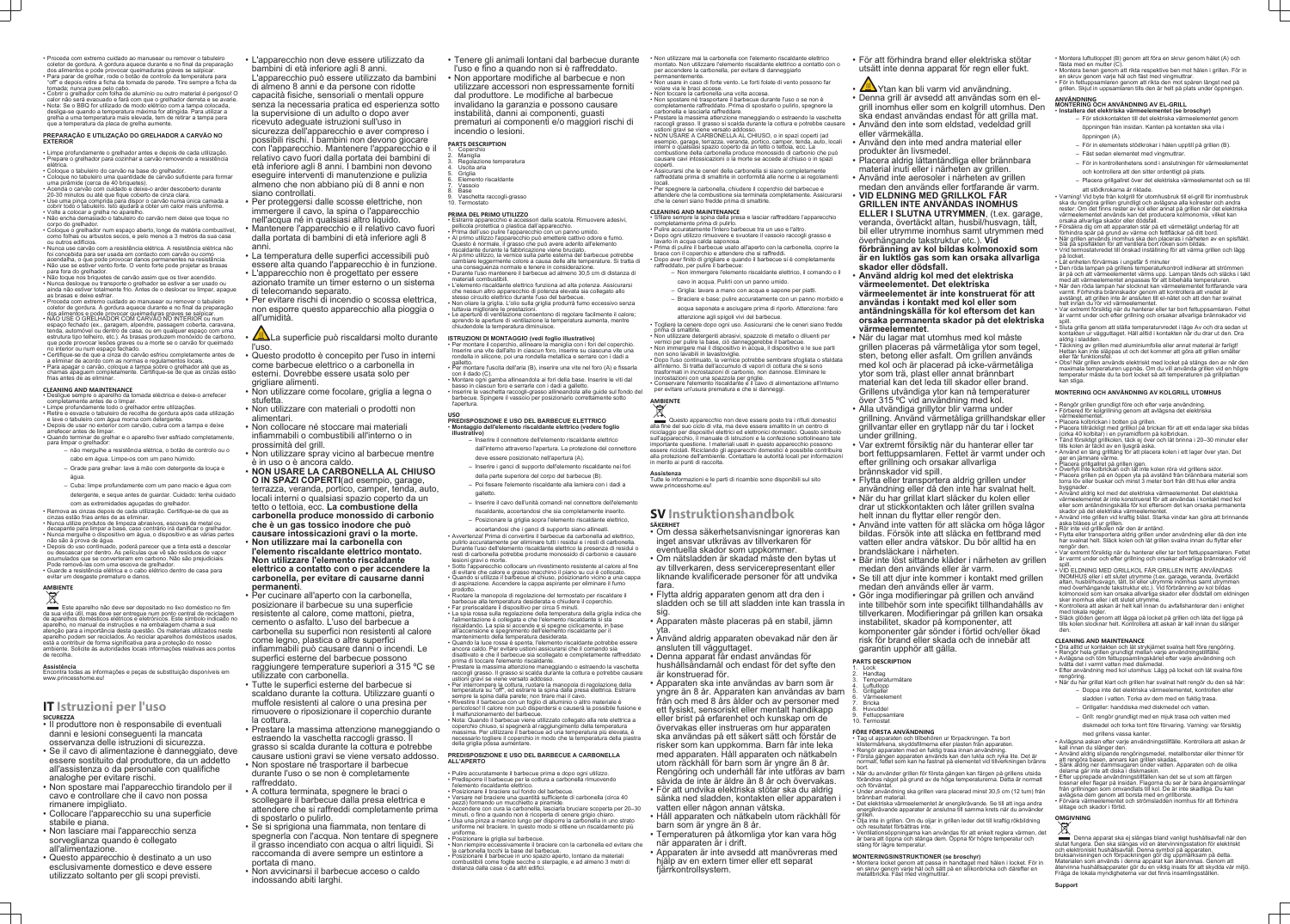# **OPRINCESS®**

- **EN** Instruction manual NL Gebruiksaanwijzing FR Mode d'emploi **DE** Bedienungsanleitung **ES** Manual de usuario **PT** Manual de utilizador **IT** Manuale utente
	- **SV** Bruksanvisning **PL** Instrukcja obsługi
	- **CS** Návod na použití
	- **SK** Návod na použitie **RU** Руководство по эксплуатации



Hybrid barbecue 01.112256.01.001



**IN NEED OF ACCESSORIES? VISIT** 

Du hittar all tillgänglig information och reservdelar på www.princesshome.eu

**PARTS DESCRIPTION / ONDERDELENBESCHRIJVING / DESCRIPTION DES PIÈCES / TEILEBESCHREIBUNG / DESCRIPCIÓN DE LAS PIEZAS / DESCRIÇÃO DOS COMPONENTES / DESCRIZIONE DELLE PARTI / BESKRIVNING AV DELAR / OPIS CZĘŚCI / POPIS SOUČÁSTÍ / POPIS SÚČASTÍ / ОПИСАНИЕ ЗАПЧАСТИ**

> © Princess 2020 | Jules Verneweg 87 5015 BH Tilburg | The Netherlands | www.princesshome.eu

WWW.PRINCESSHOME.EU/NL-NL/CUSTOMERSERVICE/ACCESSORIES-SPAREPARTS FOR ACCESSORIES AND SPARE PARTS TO EXTEND YOUR ITEM!



## **PL Instrukcje użytkowania BEZPIECZEŃSTWO**

- W przypadku grillowania na świeżym powietrzu przy użyciu węgla drzewnego grill należy postawić na powierzchni odpornej na ciepło, takiej jak cegła, kamień, beton lub asfalt. Ustawienie grilla opalanego węglem drzewnym na powierzchni nieodpornej na ciepło, takiej jak drewno plastik lub inny materiał palny, może spowodować jej uszkodzenie lub pożar. W przypadku stosowania węgla zewnętrzne powierzchnie grilla mogą się rozgrzać do temperatur przekraczających 315ºC.
- Podczas grillowania rozgrzewają się wszystkie zewnętrzne powierzchnie grilla. Aby zdejmować i nakładać pokrywę podczas grillowania, zakładaj odporne na ciepło rękawice lub podkładki.
- Zachowuj szczególną ostrożność podczas przenoszenia, przekładania i wyjmowania tacy ociekowej na tłuszcz. Podczas grillowania i po jego zakończeniu tłuszcz jest gorący. Rozlany gorący tłuszcz powoduje poważne oparzenia.
- Nigdy nie przestawiaj ani nie przenoś grilla, gdy jest rozpalony/włączony i gdy całkowicie nie ostygł.
- Po zakończeniu grillowania zgaś węgiel lub wyciągnij wtyczkę grilla z kontaktu. Przed przestawieniem lub czyszczeniem grilla poczekaj, aż całkowicie ostygnie.
- Jeśli tłuszcz się zapali, nie gaś płomienia wodą. Płonącego tłuszczu nie wolno gasić wodą ani innym płynem. Zaleca się, aby zawsze mieć pod ręką gaśnicę.
- Gdy grill jest rozpalony/włączony i rozgrzany, nie noś w pobliżu niego luźnego ubrania.
- Gdy grill jest rozpalony/włączony i gdy jeszcze nie ostygł, nie pozwalaj zbliżać się do niego zwierzętom.
- Nie próbuj modyfikować grilla w żaden sposób. Nie używaj żadnych przystawek, akcesoriów itp. niedostarczonych przez producenta. Modyfikacje grilla mogą spowodować jego niestabilność, uszkodzić elementy, spowodować przedwczesne zużycie części oraz/lub zwiększyć ryzyko pożaru i obrażeń ciała. Ponadto unieważniają gwarancję.
- **PARTS DESCRIPTION**
- 1. Pokrywa 2. Rączka
- Wskaźnik temperatury
- Wylot powietrza 5. Ruszt grilla
- Element grzejny
- Taca 8. Korpus
- Taca na tłuszcz Termostat
- **PRZED PIERWSZYM UŻYCIEM**
- Urządzenie i akcesoria należy wyjąć z pudełka. Z urządzenia należy usunąć naklejki, folię ochronną lub elementy plastikowe. • Przed rozpoczęciem korzystania z urządzenia należy je wyczyścić wilgotną szmatką.
- Podczas korzystania z urządzenia po raz pierwszy, może ono wydzielać zapach lub nawet dym. Jest to zjawisko normalne, oznaczać to będzie, że spalają się tłuszcze, które mogły zostać przyklejone do danego elementu podczas produkcji.
- Podczas pierwszego używania grilla farba na jego zewnętrznej powierzchni może lekko zmienić kolor pod wpływem wysokiej
- nperatury. Jest to normalne i typowe zjawisko. • Rozgrzany/włączony grill utrzymuj w odległości co najmniej 12 cali (30,5 cm) od materiałów palnych.
- Elektryczny element grzejny pobiera dużo prądu. Upewnij się, że do obwodu, do którego jest podłączony grill, nie są podłączone inne urządzenia zużywające dużo energii.
- Nie smaruj grilla olejem. Grill posmarowany olejem bardziej dymi, a olej wcale nie spowoduje, że bedzie się lepiej grillowało.
- Można łatwo regulować ciepło, otwierając i zamykając otwory
- wentylacyjne. Otwieranie zwiększa temperaturę, a zamykanie ją zmniejsza
- Producent nie ponosi odpowiedzialności za uszkodzenia w przypadku nieprzestrzegania instrukcji bezpieczeństwa.
- W przypadku uszkodzenia kabla zasilania, aby uniknąć zagrożenia, musi on być wymieniony przez producenta, jego agenta serwisowego lub osoby o podobnych kwalifikacjach.
- Nie wolno przesuwać urządzenia, ciągnąć za przewód ani dopuszczać do zaplątania kabla.
- Urządzenie należy umieścić na stabilnej i wypoziomowanej powierzchni.
- Nigdy nie należy zostawiać włączonego urządzenia bez nadzoru.
- Urządzenie przeznaczone jest tylko do eksploatacji w gospodarstwie domowym, w sposób zgodny z jego przeznaczeniem.
- Dzieci poniżej 8 roku życia nie mogą używać tego urządzenia. Z urządzenia mogą korzystać dzieci w wieku od 8 lat oraz osoby o ograniczonych możliwościach fizycznych, sensorycznych i psychicznych bądź nieposiadające odpowiedniej wiedzy i doświadczenia, pod warunkiem, że są nadzorowane lub otrzymały instrukcje dotyczące bezpiecznego używania urządzenia, a także rozumieją związane z tym zagrożenia. Dzieciom nie wolno bawić się urządzeniem. Urządzenie oraz dołączony do niego kabel należy przechowywać poza zasięgiem dzieci, które nie ukończyły 8 lat. Czyszczenia i konserwacji nie powinny wykonywać dzieci chyba, że ukończyły 8 lat i znajdują się pod nadzorem osoby dorosłej.
- Aby uniknąć porażenia prądem elektrycznym, nie należy zanurzać przewodu, wtyczki ani urządzenia w wodzie bądź w innej cieczy.
- Urządzenie oraz dołączony do niego kabel należy przechowywać poza zasięgiem dzieci, które nie ukończyły 8 lat.
- Podczas pracy urządzenia temperatura jego dostępnych powierzchni może być wysoka.
- Urządzenie nie powinno być używane w połączeniu z zewnętrznym wyłącznikiem czasowym lub osobnym urządzeniem sterującym.
- Aby zapobiec powstaniu pożaru lub porażenia prądem nie narażać urządzenia na działanie deszczu ani wilgoci.
- <u>Z<sup>iii</sup>N</u>Powierzchnia podczas użytkowania może się rozgrzewać.
- Grill można wykorzystywać na dwa sposoby: jako grill elektryczny w pomieszczeniu lub opalany węglem drzewnym na świeżym powietrzu. Należy go używać wyłącznie do grillowania jedzenia.
- Nie wolno go używać jako paleniska, grilla opalanego drewnem lub źródła ciepła.
- Nie wolno grillować na nim materiałów ani produktów innych niż spożywcze.
- Nigdy nie umieszczaj ani nie przechowuj materiałów palnych i łatwopalnych w grillu ani w jego pobliżu
- Nigdy nie używaj produktów w sprayu w pobliżu grilla, gdy jest rozpalony/włączony lub gdy jeszcze nie ostygł.
- **NIE ROZPALAJ WĘGLA DRZEWNEGO W POMIESZCZENIU ANI W ZAMKNIĘTEJ PRZESTRZENI**(np. w garażu, na ganku lub werandzie, pod wiatą, w kamperze lub przyczepie kempingowej, w namiocie, w samochodzie, wewnątrz domu lub w innym zadaszonym miejscu itp.). **Podczas spalania węgla drzewnego wytwarza się tlenek węgla. Jest to bezwonny toksyczny gaz, który może spowodować poważny uszczerbek na zdrowiu lub śmierć.**
- **Nigdy nie używaj jednocześnie węgla drzewnego i elektrycznego elementu grzejnego. Elektryczny element grzejny nie jest przeznaczony do kontaktu z węglem ani do rozpalania węgla. Kontakt z węglem może spowodować nienaprawialne uszkodzenie elektrycznego elementu grzejnego**.

## **INSTRUKCJE MONTAŻU (patrz ulotka)**

• Aby zmontować pokrywę, przyłóż rączkę do korpusu i wyrównaj ją względem otworów w pokrywie. Włóż śrubę od góry każdego otworu, nałóż podkładkę silikonową, a następnie metalową na śruby i przykręć nakrętkami motylkowymi. • Aby zamocować wylot powietrza (B), włóż śrubę przez otwór (A) i

- **Po zakończeniu eksploatacji urządzenia nie należy wyrzucać go** wraz z odpadami domowymi. Urządzenie to powinno zostać zutylizowane w centralnym punkcie recyklingu domowych urządzeń elektrycznych i elektronicznych. Ten symbol znajdujący się na urządzeniu, w instrukcjach użytkowania i na opakowaniu oznacza ważne kwestie, na które należy zwrócić uwagę. Materiały, z których wytworzono to urządzenie, nadają się do przetworzenia. Recykling zużytych urządzeń gospodarstwa domowego jest znaczącym wkładem użytkownika w ochronę środowiska. Należy skontaktować się z władzami lokalnymi, aby uzyskać informacje dotyczące punktów zbiórki odpadów.
- **Wsparcie** Wszelkie informacje i części zamienne można znaleźć stronie www.princesshome.eu!
- przykręć nakrętką (C). • Aby zmontować każdą nogę, przyłóż ją do korpusu i wyrównaj względem
- otworów w korpusie. Włóż śrubę od spodu każdego otworu i przykręć nakrętkami motylkowymi.
- Włóż tacę ociekową, wyrównując ją względem prowadnic w dnie korpusu grilla. Wepchnij tacę do środka, aż znajdzie się całkowicie pod otworem.

#### **UŻYTKOWANIE USTAWIANIE GRILLA I GRILLOWANIE ELEKTRYCZNE** • **Montaż elektrycznego elementu grzejnego (patrz ulotka)**

- Przełóż wtyczkę przyłączeniową elektrycznego elementu grzejnego od wewnątrz przez otwór. Wycięcie we wtyczce powinno opierać się o otwór (A).
- Włóż zaczepy podporowe elementu w otwory w górnej części korpusu grilla (B).
- Przymocuj element nakrętkami motylkowymi do blachy korpusu.
- Podłącz sondę modułu regulacji temperatury do przyłącza elementu grzejnego. Upewnij się, że jest dobrze osadzona.
- Umieść ruszt nad elektrycznym elementem grzejnym. Upewnij się, że zaczepy podporowe są wyrównane.

• Ostrzeżenie! Gdy zmieniasz konfigurację z zewnętrznego grilla opalanego węglem drzewnym na wewnętrzny grill elektryczny, dokładnie wyczyść grill, usuń i wytrzyj wszelkie pozostałości węgla i popiołu. Resztki węgla i popiołu mogą podczas stosowania elektrycznego elementu grzejnego wydzielać tlenek węgla, który może spowodować poważny uszczerbek na zdrowiu lub śmierć.

• Aby uniknąć uszkodzenia stołu na skutek ciepła lub przez plamy tłuszczu, należy pod urządzeniem umieścić powłokę odporną na ciepło. • W przypadku grillowania w pomieszczeniu ustaw grill w pobliżu okapu kuchennego. Włącz okap, aby odprowadzać wytworzony dym. • Obróć pokrętło termostatu, aby rozgrzać grill do wymaganej temperatury,

i nałóż pokrywę. • Nagrzej wstępnie urządzenie przez około 5 minut

> řízení nechte předem zahřát přibližně po dobu 5 minut • Červená kontrolka na termostatu signalizuje zapnuté elektrické napájení

a probíhající ohřev topného tělesa. Kontrolka se pravidelně rozsvěcuje a zhasíná s tím, jak topné těleso přizpůsobuje ohřev k udržení nastave

grilla.

- Czerwona kontrolka na module sterowania temperaturą wskazuje, że grill jest włączony, a element grzejny się rozgrzewa. Element grzejny co pewien czas wyłącza się i włącza, aby utrzymać zadaną temperaturę. Włączanie i wyłączanie elementu sygnalizuje odpowiednio zapalona i zgaszona kontrolka.
- Gdy czerwona kontrolka jest wyłączona, element grzejny może być cały czas gorący. Aby zapobiec oparzeniom, przed dotknięciem elementu grzejnego upewnij się, że regulator temperatury jest wyłączony, a grill jest odłączony od gniazdka i całkowicie ostygł.
- Zachowuj szczególną ostrożność podczas przenoszenia, przekładania i wyjmowania tacy ociekowej na tłuszcz. Podczas grillowania i po jego zakończeniu tłuszcz jest gorący. Rozlany gorący tłuszcz powoduje poważne oparzenia.
- $\bm{\cdot}$  Aby zakończyć grillowanie, ustaw pokrętło regulacji temperatury na "off" ("wył.") i wyciągnij wtyczkę z gniazdka elektrycznego. Zawsze chwytaj za wtyczkę, aby ją wyciągnąć. Nigdy nie ciągnij za przewód. • Zakrywanie grilla folią aluminiową lub innym materiałem jest niebezpieczne! Ciepło nie może uciec i spowoduje, że grill będzie się topił i nie działał prawidłowo.
- Uwaga: Gdy grill jest używany w trybie elektrycznym z założoną pokrywą, po osiągnięciu maksymalnej temperatury sam się wyłączy. Aby grillować w wyższej temperaturze, trzeba zdjąć pokrywę, wówczas temperatura płyty grilla będzie mogła wzrosnąć.
- **USTAWIANIE GRILLA NA OTWARTYM POWIETRZU I GRILLOWANIE PRZY UŻYCIU WĘGLA DRZEWNEGO**
- Przed i po każdym użyciu dokładnie oczyść grill.
- Przygotuj grill do grillowania na węglu drzewnym, wyjmując elektryczny element grzejny.
- Umieść na spodzie grilla tacę na węgiel. • Ułóż na tacy piramidę z węgla drzewnego. Węgla musi być tyle, aby pokrył później całą tacę warstwą pojedynczych kawałków (około 40 kawałków/brykietów).
- Ostrożnie rozpal węgiel, pozostaw grill z rozpalonym węglem bez pokrywy przez 20–30 minut lub dopóki węgiel nie pokryje się warstwą jasnoszarego popiołu.
- Za pomocą długich szczypiec rozłóż pojedynczą warstwę węgla na całej powierzchni tacy. Dzięki temu grzanie będzie bardziej równomierne. • Umieść ruszt na grillu.
- Nie przepełniaj tacy na węgiel. Nie dopuść, aby węgiel dotykał korpusu
- Grill ustaw na otwartej przestrzeni, z dala od materiałów palnych, takich jak wyschnięte liście, krzaki itp., w odległości co najmniej 10 stóp (3 m) od domu i innych zabudowań.
- Nigdy nie używaj jednocześnie węgla drzewnego i elektrycznego elementu grzejnego. Elektryczny element grzejny nie jest przeznaczony do kontaktu z węglem ani do rozpalania węgla. Kontakt z węglem może spowodować nienaprawialne uszkodzenie elektrycznego elementu grzejnego.
- Nie używaj grilla na silnym wietrze. Silny wiatr może wywiać rozżarzony popiół z grilla.
- Nie dotykaj rozżarzonych kawałków/brykietów węgla. • Nigdy nie przestawiaj ani nie przenoś grilla, gdy jest rozpalony/włączony i gdy całkowicie nie ostygł. Przed przestawieniem lub czyszczeniem grilla
- zgaś węgiel i poczekaj, aż całkowicie ostygnie. • Zachowuj szczególną ostrożność podczas przenoszenia, przekładania i wyjmowania tacy ociekowej na tłuszcz. Podczas grillowania i po jego zakończeniu tłuszcz jest gorący. Rozlany gorący tłuszcz powoduje
- poważne oparzenia. • NIE GRILLUJ NA WĘGLU DRZEWNYM W POMIESZCZENIU ani zamkniętej przestrzeni (np. w garażu, na ganku lub werandzie, pod wiatą, w kamperze lub przyczepie kempingowej, w namiocie, w samochodzie, wewnątrz domu lub w innym zadaszonym miejscu itp.). Podczas spalania węgla drzewnego wytwarza się tlenek węgla, który może spowodować poważny uszczerbek na zdrowiu lub śmierć w
- przypadku spalania węgla drzewnego w pomieszczeniu lub zamkniętej przestrzeni. • Przed wyrzuceniem popiołu upewnij się, że całkowicie ostygł. Popiół wyrzucaj zgodnie z lokalnymi przepisami.
- Aby zgasić węgiel drzewny, nałóż pokrywę na grill, aż węgiel całkowicie zgaśnie. Przed wyrzuceniem popiołu upewnij się, że jest zimny.
- **CLEANING AND MAINTENANCE**
- Przed rozpoczęciem czyszczenia urządzenie należy zawsze odłączyć od zasilania i odstawić do całkowitego ostygnięcia. • Dokładnie czyść cały grill przed i po każdym użyciu.
- Po każdym użyciu należy wyjąć i opróżnić tackę do zbierania tłuszczu, a następnie wyczyścić ją w ciepłej wodzie z mydłem. • Po użyciu grilla z węglem drzewnym na otwartym powietrzu zakryj grill
- pokrywą, a przed jego oczyszczeniem poczekaj, aż ostygnie. • Grill czyść po zakończeniu grillowania i gdy urządzenie całkowicie
	- Nie zanurzaj elektrycznego elementu grzejnego, modułu regulacji temperatury ani przewodu w wodzie. Wytrzyj je wilgotną ścierką.
	- Ruszt: umyj ręcznie wodą z detergentem.
	- Misa: dokładnie umyj miękką ścierką i wodą z detergentem.
- Przed odłożeniem wytrzyj do sucha. Ostrożnie: uważaj na ostre krawędzie grilla. • Po każdym grillowaniu usuwaj popiół. Przed wyrzuceniem popiołu
- upewnij się, że jest zimny. r zimny.<br>odstawy nie wolno stosować żracych środków
- czyszczących, szczotek drucianych ani rozcieńczalników do farb, gdyż grozi to uszkodzeniem grilla. • Urządzenia nie należy nigdy zanurzać w wodzie; urządzenie ani jego
- części nie nadają się do czyszczenia w zmywarce do naczyń. • Po dłuższym czasie użytkowania farba od wewnętrznej strony grilla może wyglądać, jakby się łuszczyła i odpadała. Widoczne płatki to nagromadzone i zwęglone opary z grillowania. Nie są szkodliwe. Można
- je usunąć za pomocą szczotki do grilla. Element grzejny i kabel zasilający przechowuj w pomieszczeniu, aby zapobiec ich przedwczesnemu zużyciu i uszkodzeniu.

ostygło:



## **CS Návod k použití**

- **BEZPEČNOST** • Při ignorování bezpečnostních pokynů nemůže být výrobce odpovědný za případná poškození.
- Pokud je napájecí kabel poškozen, musí být vyměněn výrobcem, jeho servisním zástupcem nebo podobně kvalifikovanou osobou, aby se předešlo možným rizikům.
- Nikdy spotřebič nepřenášejte tažením za přívodní šňůru a ujistěte se, že se kabel
- nemůže zamotat. • Spotřebič musí být umístěn na stabilním a rovném povrchu.
- Nikdy nenechávejte zapnutý spotřebič bez
- dozoru. • Tento spotřebič lze použít pouze v domácnosti
- za účelem, pro který byl vyroben.
- Tento spotřebič nesmí používat děti mladších 8 let. Tento spotřebič mohou osoby starší 8 let a lidé se sníženými fyzickými, smyslovými nebo mentálními schopnostmi či nedostatkem zkušeností a znalostí používat, pouze pokud jsou pod dohledem nebo dostali instrukce týkající se bezpečného použití přístroje a rozumí možným rizikům. Děti si nesmí hrát se spotřebičem. Udržujte spotřebič a kabel mimo dosahu dětí mladších 8 let. Čištění a údržbu nemohou vykonávat děti, které jsou mladší 8 let a bez dozoru.
- Abyste se ochránili před elektrickým výbojem, neponořujte napájecí kabel, zástrčku či spotřebič do vody či jiné tekutiny.
- Udržujte spotřebič a kabel mimo dosahu dětí mladších 8 let.
- Teplota povrchů, ke kterým je přístup, může být při provozu spotřebiče vysoká.
- Přístroj by neměl být ovládán prostřednictvím externího časovače nebo odděleným dálkovým ovládáním.
- Abyste předešli riziku zranění nebo požáru, nevystavujte přístroj dešti nebo vlhkosti.
- **Em Povrch může být během používání horký** • Tento gril je určen k použití jako vnitřní elektrický gril nebo venkovní gril na dřevěné
- uhlí. Používejte gril pouze ke grilování potravin. • Nepoužívejte gril jako topeniště, gril pro
- spalování dřeva nebo jako zdroj tepla. • Nepoužívejte gril s nepotravinovými materiály
- 
- nebo produkty. • Uvnitř grilu nebo v jeho blízkosti nikdy
- neumisťujte nebo neskladujte hořlavé materiály. • Nepoužívejte aerosoly v blízkosti grilu, když je
- používán nebo je ještě horký. • **NEPOUŽÍVEJTE GRIL UVNITŘ BUDOV NEBO V UZAVŘENÉM PROSTORU PŘI SPALOVÁNÍ**
- **DŘEVĚNÉHO UHLÍ**(např. garáž, veranda, kůlna, karavan, stan, vozidlo nebo interiér domu, nebo jakékoli místo s převislou střešní konstrukcí atd.) **Při spalování dřevěného uhlí vzniká oxid uhelnatý, což je toxický plyn bez zápachu, který může způsobit vážné zranění nebo usmrcení.**
- **Nikdy nepoužívejte dřevěné uhlí s elektrickým topným tělesem. Elektrické topné těleso není určeno ke kontaktu s dřevěným uhlím nebo jako podpalovač dřevěného uhlí, jinak by mohlo dojít k trvalému poškození elektrického topného tělesa**.
- Když připravujete potraviny venku pomocí dřevěného uhlí, gril musí být postaven na žáruvzdorném povrchu, například na cihle, kamenu nebo asfaltu. Používání grilu s dřevěným uhlím na nežáruvzdorných površích, např. na dřevě, plastu nebo jiném hořlavém povrchu, může způsobit poškození nebo požár. Vnější povrchy grilu mohou dosáhnout teplot vyšších než 315 °C, když je gril používán s dřevěným uhlím.
- Všechny vnější povrchy grilu budou v průběhu grilování horké. Použijte žáruvzdorné rukavice nebo chňapky k odklopení nebo zavření krytu v průběhu grilování.
- Při manipulaci nebo vytahování odkapávací misky na tuk buďte velmi opatrní. Tuk bude v průběhu a po skončení grilování horký a jeho rozlití by mohlo způsobit vážné popálení.
- Gril nikdy nepřesunujte nebo nestěhujte, když je používán nebo když není zcela vychlazený.
- Po skončení grilování uhaste uhlí nebo odpojte elektrický kabel grilu a nechte gril zcela vychladnout, než jej budete přemisťovat nebo čistit.
- Dojde-li ke vzplanutí ohně, nehaste plameny vodou. Nepokoušejte se hasit hořící tuk vodou ani jinými kapalinami. Doporučuje se mít neustále po ruce hasicí přístroj.
- Nenoste volné oblečení v blízkosti grilu, když je používán nebo je horký.
- Nepouštějte zvířata ke grilu, když je používán a dokud nevychladne.
- Neprovádějte žádné úpravy na grilu a nepoužívejte žádná příslušenství, která nejsou přímo schválena výrobcem. Úpravy grilu mohou způsobit nestabilitu, poškození součástí, předběžné opotřebení součástí nebo zvýšené riziko požáru či zranění a také zneplatnění záruky.

**PARTS DESCRIPTION**

- 1. Víko 2. Rukojeť
- Teploměr 4. Výstup vzduchu
- Grilovací mřížka
- 6. Topné těleso 7. Miska
- Tělc
- 9. Miska na odkapávání tuku **Termostat**
- **PŘED PRVNÍM POUŽITÍM**
- Zařízení a příslušenství vyjměte z krabice. Ze spotřebiče odstraňte nálepky, ochrannou fólii nebo plast.
- Před použitím spotřebiče ho očistěte vlhkým hadříkem. • Při prvním použití může spotřebič vydávat nepříjemný odér a trochu kouře. To je normální, vypaluje se tuk, který případně na díl přilnul
- během výroby. • Při prvním použití grilu může nátěr na vnější straně grilu nepatrně změnit barvu, což je důsledkem vysokých teplot. To je normální a očekávaný
- stav. • Když je gril používán, udržujte jej ve vzdálenosti nejméně 30,5 cm od hořlavých materiálů.
- Elektrické topné těleso má vysoký příkon. Ujistěte se, že ve stejném obvodu nejsou zapojena jiná zařízení s vysokým příkonem, když je gril používán.
- Nenatírejte gril olejem. Olej způsobí nadměrnou kouřivost a nijak nezlepší výkon.
- Větrací otvory lze použít ke snadné regulaci ohřevu pomocí jejich otevření a zavření: otevření teplotu zvýší, zavření sníží.
- 
- **POKYNY PRO MONTÁŽ (viz leták)** Pro sestavení víka vyrovnejte rukojeť s otvory ve víku. Vložte šroub skrz horní část každého otvoru, umístěte na šrouby silikonovou a potom kovovou podložku a upevněte je pomocí křídlových matic. • Pro sestavení výstupu vzduchu (B) vložte šroub do otvoru (A) a utáhněte
- maticí (C). • Pro sestavení nohou je vyrovnejte s otvory v těle grilu. Vložte šrouby zespodu do příslušných otvorů a upevněte je pomocí křídlových matic.
- Vložte odkapávací misku tak, že ji vyrovnáte se spodní částí těla grilu. Zasouvejte misku, dokud není umístěna přesně pod otvorem.

## **POUŽITÍ SESTAVENÍ A POUŽÍVÁNÍ ELEKTRICKÉHO GRILU**

- **Instalace elektrického topného tělesa (viz leták)** – Vysuňte připojovací konektor elektrického topného tělesa zevnitř grilu otvorem ven. Výčnělek konektoru by měl spočívat
	- na otvoru (A). – Vložte podpůrné háčky topného tělesa do otvorů v horní části
	- těla grilu (B).
	- Potom připevněte těleso upevňovací deskou s křídlovými maticemi.
	- Připevněte snímač řídicí jednotky do připojení topného tělesa a ujistěte se, že je pevně usazen.
	- Položte grilovací mřížku přes elektrické topné těleso a ujistěte se, že jsou podpůrné háčky vyrovnané.

• Výstraha! Když předěláváte gril z venkovního s dřevěným uhlím na vnitřní elektrický, nezapomeňte gril důkladně očistit a utřít všechny zbytky a usazeniny dřevěného uhlí. Pokud v grilu zůstanou zbytky

- dřevěného uhlí, při používání elektrického topného tělesa může vznikat oxid uhelnatý, který může způsobit vážné zranění nebo usmrcení. • Pod spotřebič nezapomeňte umístit teplu odolnou podložku, abyste
- zabránili vzniku stop po vysoké teplotě a tuku na stole. • Když používáte gril uvnitř budov, postavte jej do blízkosti digestoře. Zapněte digestoř, aby odsávala vzniklý kouř.
- Otočte regulátor termostatu na požadované nastavení ohřevu, aby se gril rozehřál, a položte na něj víko.

teploty.

• Když je červená kontrolka zhasnutá, topné těleso přesto může být horké. Aby nedošlo k popálení, ujistěte se, že termostat je vypnutý a že gril je odpojený od elektrického napájení a je zcela vychlazený, než se

dotknete topného tělesa.

• Při manipulaci nebo vytahování odkapávací misky na tuk buďte velmi opatrní. Tuk bude v průběhu a po skončení grilování horký a jeho rozlití

• Když chcete grilování ukončit, otočte termostat do vypnuté polohy (OFF) a odpojte elektrickou zástrčku ze síťové zásuvky. Při odpojování nikdy

netahejte za kabel, vždy pouze za zástrčku.

• Zakrývání zahradního grilu alobalem nebo jiným materiálem je nebezpečné! Žár nebude moci uniknout a způsobí, že se zahradní gril

roztaví a porouchá.

by mohlo způsobit vážné popálen

• Poznámka: při používání elektrického grilu s nasazeným víkem se gril po dosažení maximální teploty vypne. Pokud chcete používat gril při vyšší teplotě, je třeba sundat víko, aby teplota grilovací desky vzrostla. **SESTAVENÍ A POUŽÍVÁNÍ VENKOVNÍHO GRILU NA DŘEVĚNÉ UHLÍ**

• Před a po každém použití gril důkladně očistěte.

• Upravte gril pro použití dřevěného uhlí tak, že vyjmete elektrické topné

těleso.

• Vložte na spodek grilu podložku na dřevěné uhlí.

• Nasypte do grilu dostatečné množství dřevěného uhlí tak, aby uhlí v jedné vrstvě zakrylo podložku na dřevěné uhlí (cca 40 briket), ve tvaru

pyramidy.

• Opatrně zapalte dřevěné uhlí, nezakrývejte gril a nechte uhlí hořet 20–30 minut nebo dokud není pokryto světle šedým popelem. • Pomocí kleští s dlouhou rukojetí uspořádejte dřevěné uhlí do jedné vrstvy po celém povrchu podložky. Získáte tak rovnoměrnější ohřev. • Položte grilovací mřížku na gril. • Nevkládejte do grilu příliš mnoho dřevěného uhlí a nedovolte, aby se

dřevěné uhlí dotýkalo těla grilu.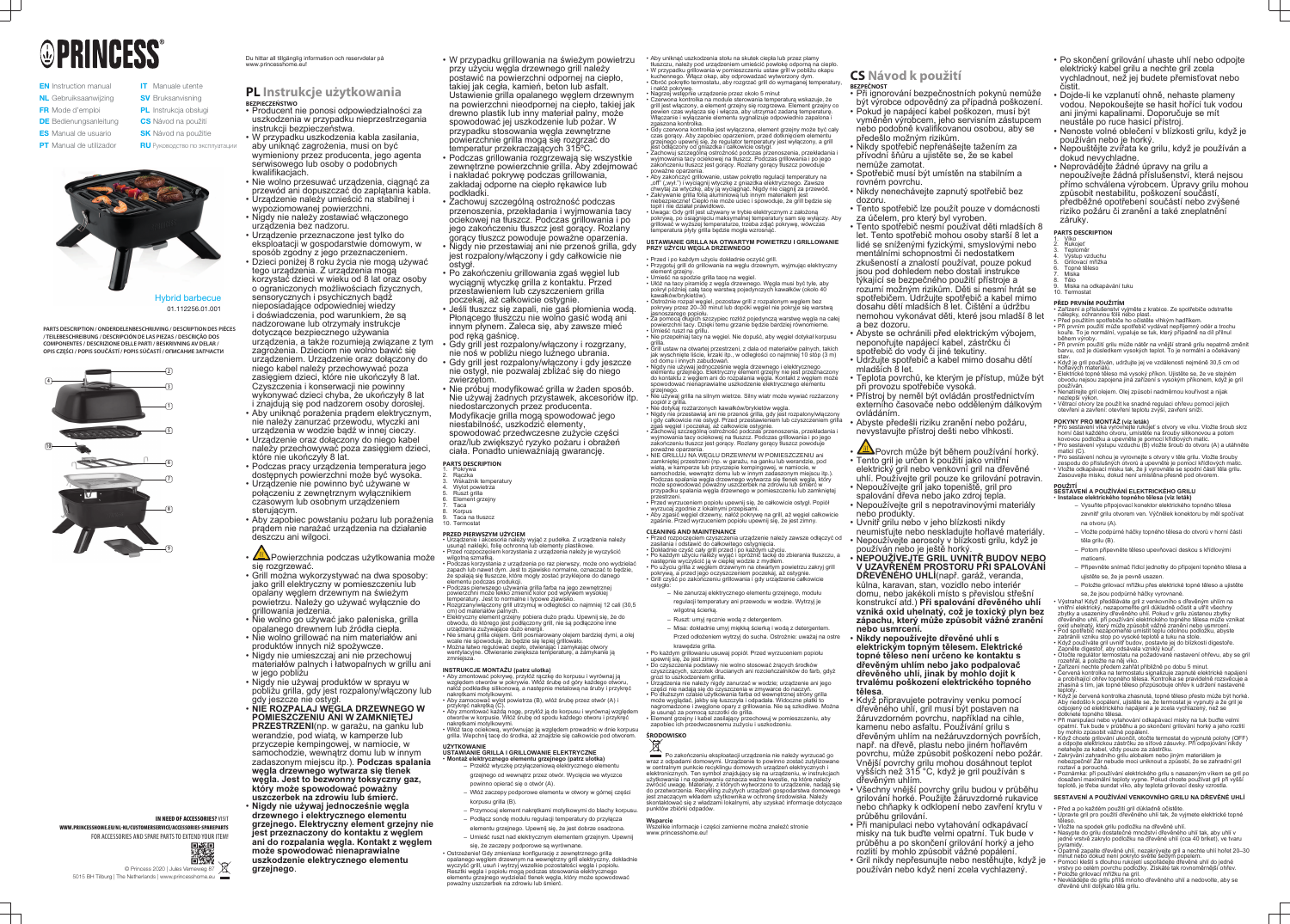- Postavte gril do otevřeného prostoru, daleko od hořlavých materiálů, jako jsou např. suché listí nebo křoví, a alespoň 3 metry od domu nebo iných budov
- Nikdy nepoužívejte dřevěné uhlí s elektrickým topným tělesem. Elektrické topné těleso není určeno ke kontaktu s dřevěným uhlím nebo jako podpalovač dřevěného uhlí, jinak by mohlo dojít k trvalému poškození elektrického topného tělesa.
- Nepoužívejte gril při silném větru. Silný vítr by mohl rozfoukat hořící popel z grilu.
- Nedotýkejte se žhavých briket dřevěného uhlí. • Gril nikdy nepřesunujte nebo nestěhujte, když je používán nebo když není zcela ochlazen. Než budete gril přesouvat nebo čistit, uhaste dřevěné uhlí a nechte ho vychladnout.
- Při manipulaci nebo vytahování odkapávací misky na tuk buďte velmi opatrní. Tuk bude v průběhu a po skončení grilování horký a jeho rozlití by mohlo způsobit vážné popá
- NEPOUŽÍVEJTE GRIL S DŘEVĚNÝM UHLÍM UVNITŘ BUDOV nebo v uzavřeném prostoru (např. garáž, veranda, kůlna, karavan, stan, vozidlo nebo interiér domu, nebo jakékoli místo s převislou střešní konstrukcí atd.) Při hoření dřevěného uhlí vzniká oxid uhelnatý, který může způsobit vážné zranění nebo usmrcení, když je dřevěné uhlí spalováno
- uvnitř budov nebo v uzavřeném prostoru. • Ujistěte se, že popel z dřevěného uhlí zcela vychladl před tím, než jej zlikvidujete v souladu s místními předpisy nebo nařízeními.
- Pro uhašení dřevěného uhlí položte víko na gril, dokud uhlí zcela nevyhasne. Před likvidací se ujistěte, že je popel vychladlý.
- **CLEANING AND MAINTENANCE**
- Před čištěním vždy vytáhněte zástrčku ze zásuvky a ponechte žehličku úplně zchladnout. • Před každým použitím gril důkladně očistěte.
- Po každém použití vyprázdněte sběrný tácek na tuk a umyjte ho v teplé mýdlové vodě.  $\cdot$  Po venkovním použití s dřevěným uhlím gril přikryjte víkem a před
- čistěním jej nechte vychladnout.
- Po dokončení grilování a úplném vychladnutí gril očistěte.
	- Elektrické topné těleso, termostat ani kabel neponořujte do vody. Otřete je vlhkou utěrkou.
	- Grilovací mřížka: umyjte v rukách pomocí prostředku na mytí nádobí a vody.
	- Miska: důkladně očistěte měkkou utěrkou a mýdlovou vodou a
- utřete do sucha před uskladněním. Pozor: gril má ostré hrany.
- Popel vyberte po každém grilování. Před likvidací zkontrolujte, že popel je vychladlý. • Nikdy pro čištění základy nepoužívejte abrazivní čističe, kovové kartáče
- nebo ředidla, mohlo by dojít k poškození grilu.
- Nikdy neponořujte přístroj pod vodu, přístroj a jeho různé součásti
- nejsou vhodné do myčky na nádobí. • Po delší době používání se může zdát, že z vnitřku grilu se odlupuje nátěr. Odloupnuté kousky, které vidíte, jsou jen nahromaděné výpary z grilování, které se přeměnily na uhlík. Nejsou škodlivé. Můžete je
- odstranit kartáčem na čištění grilu. • Topné těleso a napájecí kabel skladujte ve vnitřním prostředí, čímž zabráníte předčasnému opotřebení a poškození.

Tento spotřebič by neměl být po ukončení životnosti vyhazován do domovního odpadu, ale musí být dovezen na centrální sběrné místo k recyklaci elektroniky a domácích elektrických spotřebičů. Symbol na spotřebiči, návod k obsluze a obal vás na tento důležitý problém upozorňuje. Materiály použité v tomto spotřebiči jsou recyklovatelné. Recyklací použitých domácích spotřebičů významně přispějete k ochraně životního prostředí. Na informace vztahující se ke sběrnému místu se zeptejte na místním obecním úřadě.

## **PROSTŘEDÍ**

## **Podpora**

Všechny dostupné informace a náhradní díly naleznete na adrese www.princesshome.eu!

## **SK Používateľská príručka BEZPEČNOSŤ**

- Veko **Držadlo**
- **Teplomer**
- 4. Výpust vzduchu 5. Grilovacia mriežka
- 6. Výhrevné teleso
- 7. Podnos 8. Teleso
- Odkvapkávacia tácka 10. Termostat
- V prípade ignorovania týchto bezpečnostných pokynov sa výrobca vzdáva akejkoľvek zodpovednosti za vzniknutú škodu.
- Ak je napájací kábel poškodený, musí ho vymeniť výrobca, jeho servisný technik alebo podobné kvalifikované osoby, aby sa zamedzilo nebezpečenstvu.
- Zariadenie nikdy nepremiestňujte za kábel a dbajte na to, aby sa kábel nestočil.
- Spotrebič je treba umiestniť na stabilnú, rovnú plochu.
- Nikdy nenechávajte spotrebič zapnutý bez dozoru.
- Tento spotrebič sa smie používať iba na špecifikované účely v domácom prostredí.
- Tento spotrebič nesmejú používať deti mladších ako 8 rokov. Tento spotrebič smejú detí staršie ako 8 rokov a osoby, ktoré majú znížené fyzické, senzorické alebo duševné schopnosti, alebo osoby bez patričných skúseností a/alebo znalostí používať, iba pokiaľ na nich dozerá osoba zodpovedná za ich bezpečnosť alebo ak ich táto osoba vopred poučí o bezpečnej obsluhe spotrebiča a príslušných rizikách. Deti sa nesmú hrať so spotrebičom. Spotrebič a napájací kábel uchovávajte mimo dosahu detí mladších ako 8 rokov. Čistenie a údržbu nesmú vykonávať deti, ktoré sú mladšie ako 8 rokov a bez dozoru.
- Napájací kábel, zástrčku ani spotrebič neponárajte do vody ani do žiadnej inej kvapaliny, aby sa predišlo úrazu elektrickým prúdom.
- Spotrebič a napájací kábel uchovávajte mimo dosahu detí mladších ako 8 rokov.
- Počas prevádzky spotrebiča môžu byť teploty prístupných povrchov vysoké.
- Zariadenie nie je určené na ovládanie pomocou externého časovača alebo samostatného systému na diaľkové ovládanie.
- Aby ste predchádzali riziku požiaru, ohňa lebo šoku, nevystavujte toto zariadenie dažďu alebo vlhkosti.
- **ALA** Povrch môže byť pri používaní horúci.
- Tento gril je určený na použitie ako domáci gril alebo ako gril na uhlie s použitím vonku. Mal by sa použiť len na použitie vonku.
- Nepoužívajte ho ako ohnisko, na spaľovanie dreva alebo ako zdroj tepla.
- Nepoužívajte ho so žiadnymi materiálmi a produktmi nepotravinárskeho charakteru.
- Do grilu nikdy nedávajte ani v ňom a v jeho blízkosti neskladujte žiadne horľavé materiály. • V blízkosti grilu nepoužívajte aerosoly, kým sa
- používa alebo je horúci. • **NEPOUŽÍVAJTE VNÚTRI ALEBO V UZAVRETOM PRIESTORE**(napr. garáž,
- veranda, chodba, obytný príves, stan, auto alebo domáci interiér, či iný zastrešený priestor atď.). **Procedúra horenia uhlia produkuje monoxid uhlíka, ktorý je toxickým plynom bez zápachu a môže spôsobiť vážne zranenie alebo smrť.**
- **Nikdy nepoužívajte drevené uhlie spolu s elektrickým vyhrievacím filtrom. Tento elektrický vyhrievací prvok nie je navrhnutý na použitie spolu s dreveným uhlím alebo ako spúšťač s dreveným uhlím, pretože môže spôsobiť trvalé poškodenie elektrického vyhrievacieho prvku**.
- Keď varíte vonku pomocou dreveného uhlia, gril sa musí umiestniť na tepluodolný podklad, ako sú tehly, kameň, betón alebo asfalt. Použitie grilu s dreveným uhlím na povrchu, ktorý nie je odolný teplu, ako je drevo, plast alebo iné horľavé povrchy môže spôsobiť škodu alebo požiar. Povrchy mimo grilu môžu dosiahnuť pri použití dreveného uhlia teploty prevyšujúce 315º C.
- Všetky povrchy mimo grilu budú počas varenia horúce. Na odstránenie alebo výmenu krytu počas varenia použite teplu vzdorné rukavice alebo podušku.
- Dávajte zvlášť pozor, keď manipulujete so zásobníkom na mastnotu. Mastnota bude počas varenia a po varení horúca a ak sa rozleje, spôsobí vážne popáleniny.
- Nikdy nepresúvajte ani neprenášajte gril, keď sa používa alebo nie je úplne vychladený.
- Po ukončení grilovania zahaste drevené uhlie a odpojte gril, nechajte ho úplne vychladnúť predtým, ako ho budete prenášať alebo čistiť.
- Ak sa rozhorí oheň, nepoužívajte na hasenie vodu. Nepokúšajte sa zahasiť horiacu mastnotu vodou alebo inými kvapalinami. Odporúča sa, aby ste mali vždy po ruke hasiaci prístroj.
- Pri grile nenoste voľné oblečenie, keď sa používa alebo je horúci.
- Dbajte, aby zvieratá boli ďalej od grilu, keď sa používa alebo kým nevychladne.
- Nerobte na grile žiadne úpravy, ani nepoužívajte žiadne doplnky, ktoré nie sú špecificky dodané výrobcom. Úpravy grilu môžu spôsobiť nestabilitu, poškodenie komponentov, predčasné starnutie dielov a/alebo zvýšené riziko požiaru a zranení a neplatnosť záruky.

filtrom. Elektrické vyhrievacie prvky nie sú navrhnuté na použitie v kontakte s dreveným uhlím alebo spúšťačom dreveného uhlia, pretože to môže spôsobiť trvalé poškodenie elektrického vyhrievacieho prvku. • Nepoužívajte pri silnom vetre. Silný vietor môže rozdúchať tlejúci popol v

## **PARTS DESCRIPTION**

 $\bullet$  Na čistenie grilú nikdy nepoužívajte abrazívne čistiace prostriedky, kovové kefy alebo riedidlá, mohlo by dôjsť k jeho poškodeniu. • Nikdy neponárajte zariadenie do vody, zariadenie a rôzne súčasti a súčiastky nie sú vhodné na umývanie v umývačke riadu. • Pri dlhšom používaní sa môže zdať, že sa farba olupuje alebo sú na vnútornej strane fľaky. Fľaky, ktoré vidíte sú iba výpary nazbierané z varenia, ktoré sa zmenili na uhlík. Nie sú škodlivé. Môžete ich odstrániť

 $\cdot$  Výhrevný prvok a napájací kábel uskladnite vnútri, aby sa predišlo

## **PRED PRVÝM POUŽITÍM**

Tento spotrebič nesmie byť na konci životnosti likvidovaný spolu s komunálnym odpadom, ale musí sa zlikvidovať v recyklačnom stredisku určenom pre elektrické a elektronické spotrebiče. Tento symbol na spotrebiči, v návode na obsluhu a na obale upozorňuje na túto dôležitú skutočnosť. Materiály použité v tomto spotrebiči je možné recyklovať.

- Vyberte prístroj a príslušenstvo zo škatule. Z prístroja odstráňte náleky, ochrannú fóliu alebo igelit. • Pred použitím zariadenie očistite vlhkou handričkou.
- Pri prvom použití môže spotrebič vydávať nepríjemný zápach a uvoľňovať dym. To je normálne. Vypaľuje sa tuk, ktorý na prvku zostal v
- priebehu výroby. • Keď používate svoj gril po prvýkrát, farba zvonku sa môže v dôsledku vysokej teploty mierne líšiť. Toto je normálne a môže sa to očakávať.
- Keď používate gril, udržujte ho aspoň 30,5 cm (12 palcov) od horľavých materiálov. • Elektrický vyhrievací prvok používa vysoké napätie. Keď používate gril,
- ubezpečte sa, či nie sú pripojené žiadne iné vysoko výkonné zariadenia do rovnakého obvodu. • Gril neolejujte. Olejovaním grilu sa vytvára príliš veľa dymu a výkonnosť
- sa nezlepší. • Vetracie otvory možno použiť na jednoduchú reguláciu ohrevu
- otvorením a zatvorením vetracích otvorov: otvorením sa zvýši teplota a zatvorením sa zníži.

## **POKYNY NA MONTÁŽ (pozri leták)**

- Ak chcete skompletovať veko, zarovnajte držadlo s otvormi vo veku. Vložte skrutky cez hornú časť každého otvoru, dajte silikónovú podložku
- a potom kovovú podložku na skrutky a utiahnite krídlové matice. • Ak chcete zostaviť výpust vzduchu (B), vložte skrutku cez otvor (A) a utiahnite maticu (C).

**49 Хетания в поверхность** может нагреваться.

• Ak chcete skompletovať nôžky, zarovnajte ich s telesom. Vložte skrutky cez dolnú časť každého otvoru a utiahnite krídlové matice. • Založte odkvapkávaciu tácku tak, že tácku zarovnáte so spodnou časťou telesa grilu. Podnos zatlačte, až kým nebude úplne na svojom mieste pod otvorom.

#### **POUŽÍVANIE ZOSTAVENIE A POUŽÍVANIE ELEKTRICKÉHO GRILU**

- **Inštalácia elektrického vyhrievacieho telesa (pozri leták)**
	- Cez otvor vložte pripojovaciu zástrčku do elektrického vyhrievacieho telesa. Západka zátky by mala byť na otvore (A).
	- Vložte podporné háčiky telesa do otvorov v hornej časti telesa grilu (B).
	- Potom upevnite teleso pomocou upevňovacej doštičky s krídlovými maticami.
	- Sondu riadiacej jednotky pripevnite k pripojeniu vyhrievacieho
	- telesa a ubezpečte sa, či je pevne na svojom mieste. – Sieťku grilu dajte cez elektrické vyhrievacie teleso a ubezpečte
- sa, či sú podporné háčiky v jednej rovine. • Výstraha! Keď gril na drevené uhlie prekonvertujete na elektrický gril do

vnútra, ubezpečte sa, či je gril dokonale čistý a utrite všetky zvyšky dreveného uhlia. Ak zostanú zvyšky dreveného uhlia, keď používate elektrický výhrevný prvok, môže to produkovať monoxid uhlíka, ktorý môže spôsobiť vážne poranenie alebo smrť. • Nezabudnite pod spotrebič dať teplu odolnú podložku, aby ste zabránili

- vzniku stôp po teple a tuku na stole. • Keď používate barbecue vnútri, dbajte gril do blízkosti vetracieho krytu.
- Zapnite odvetrávač, aby sa dym vyvetral. • Nastavte otočný volič termostatu na požadované nastavenie ohrevu,
- aby sa gril vyhrial, a založte veko. • Spotrebič nechajte vopred približne 5 minút zahriať.
- $\cdot$  Červené svetlo na ovládaní teploty grilu naznačuje, že napájanie je zapnuté a že vyhrievací prvok funguje. Keď sa vyhrievací prvok nastav na udržiavanie teploty, kontrolka sa pravidelne rozsvieti a zhasne. • Keď červené svetlo zhasne, prvok môže byť ešte horúci. Aby ste predišli
- popáleniu, ubezpečte sa, či je ovládanie vypnuté a gril je vypnutý a úplne vychladol predtým, ako sa budete dotýkať vyhrievacieho prvku. • Dávajte zvlášť pozor, keď manipulujete so zásobníkom na mastnotu. Mastnota bude počas varenia a po varení horúca a ak sa rozleje, spôsobí vážne popáleniny.
- Ak chcete zastaviť grilovanie, otočte volič ovládania teploty do polohy "vyp" a vyberte zástrčku zo zásuvky. Zástrčku vždy vytiahnite zo zásuvky; nikdy neťahajte za kábel.
- $\bullet$  Zakrývanie grilu hliníkovou fóliou alebo iným materiálom je nebezpečné! Teplo nemôže unikať a zapríčiní roztavenie grilu a jeho nesprávne fungovanie.
- Poznámka: keď gril využíva elektrické napájanie a má založené veko, po dosiahnutí maximálnej teploty sa vypne. Ak chcete gril využívať pri vyšších teplotách, musíte zložiť veko, vďaka čomu bude môcť teplota na grilovacej doske stúpať.

### **ZOSTAVENIE A POUŽÍVANIE EXTERIÉROVÉHO GRILU NA DREVENÉ UHLIE**

- BBQ pred použitím a po každom použití dokonale vyčistite. • Nastavte režim varenia na drevenom uhlí tak, že elektrický výhrevný
- prvok odstránite.
- Podnos na drevené uhlie založte do spodnej časti BBQ. • Nadávkujte dostatok dreveného uhlia, aby sa na podnose pre drevené
- uhlie vytvorila jedna vrstva (približne 40 brikiet) v tvare pyramídy.  $\cdot$  Opatrne zapáľte drevené uhlie, nechaite ho odkryté a nechaite ho horie 20–30 minút alebo kým sa nevytvorí svetlohnedý popol.
- Na usporiadanie jednej vrstvy popola po povrchu použite nástroje s dlhou rúčkou. Toto vám pomôže získať ešte väčšiu výhrevnosť.
- Rošt grilu založte späť na BBQ. • Podnos na drevené uhlie nepreplňte ani nedovoľte, aby sa drevené uhlie nedotklo telesa BBQ.
- BBQ umiestnite na otvorenom mieste, mimo horľavých materiálov, ako sú suché listy, alebo kríky aspoň 10 stôp od obydlia alebo iných budov. • Nikdy nepoužívajte drevené uhlie spolu s elektrickým vyhrievacím

BBQ.

• Nedotýkajte sa brikiet dreveného uhlia, keď sa už rozhoreli.

• Nikdy nepresúvajte ani neprenášajte BBQ, keď sa používa a nie je úplne vychladnuté. Pred vyberaním a čistením dreveného uhlia ho zahaste a

nechajte vychladnúť.

• Dávajte zvlášť pozor, keď manipulujete so zásobníkom na mastnotu. Mastnota bude počas varenia a po varení horúca a ak sa rozleje,

spôsobí vážne popáleniny.

• SPOLU S DREVENÝM UHLÍM NEPOUŽÍVAJTE VNÚTRI ani v uzavretom priestore, (napr., garáži, verande, chodbe, obytnom prívese stane, aute alebo domácom priestore alebo inom priestore pod strechou atď.). Horiace drevené uhlie produkuje monoxid uhlíka, ktorý môže spôsobiť vážne zranenie alebo smrť, ak sa horiace drevené uhlie

spaľuje v uzavretom priestore.

• Ubezpečte sa, či popol z dreveného uhlia úplne vychladol predtým, ako ho zlikvidujete v súlade s miestnymi pravidlami a nariadeniami. • Ak chcete vybrať drevené uhlie, položte veko na gril, až kým s a drevené uhlie úplne neminie. Pred likvidáciou sa presvedčte, že jej popol

vychladnutý.

**CLEANING AND MAINTENANCE**

• Vždy odpojte spotrebič a nechajte ho úplne vychladnúť pred čistením.

• Celé BBQ dokonale vyčistite pred každým použitím.

• Tuk zo zbernej tácky na tuk odstráňte a vyprázdnite po každom použití a

tácku umyte v teplej mydlovej vode.

• Po použití v exteriéri s dreveným uhlím ho zakryte vekom a pred

čistením nechajte vychladnúť.

• Potom, ako ste dokončili grilovanie a barbecue úplne vychladlo BBQ

vyčistite nasledovne:

– Elektrický výhrevný prvok, ovládanie ani kábel neponárajte do

vody. Utrite ho vlhkou utierkou.

– Grilovacia mriežka: ručne ho umyte mydlom a vodou. – Podnos: dokonale ho vyčistite mäkkou utierkou a mydlovou vodou a pre uskladnením dosucha utrite. Upozornenie: dávajte

pozor na ostré okraje na barbecue.

• Po každom varení odstráňte popol. Ubezpečte sa, či popol pred jeho

zlikvidovaním vychladol.

kartáčom na gri

predčasnému opotrebeniu a poškodeniu.

**ŽIVOTNÉ PROSTREDIE**

Recykláciou použitých domácich spotrebičov výraznou mierou prispievate k ochrane životného prostredia. Informácie o zberných miestach vám poskytnú miestne úrady.

**Podpora**

Všetky dostupné informácie a náhradné diely nájdete na www.princesshome.eu!

**RU**

## **МЕРЫ ПРЕДОСТОРОЖНОСТИ**

- Производитель не несет ответственности за ущерб в случае несоблюдения правил техники безопасности.
- Во избежание опасных ситуаций для замены поврежденного кабеля питания
- рекомендуется обратиться к производителю, его сервисному агенту или другим
- достаточно квалифицированным специалистам.
- Не перемещайте устройство за кабель питания, а также следите за тем, чтобы кабель не перекручивался.
- Установите устройство на устойчивой ровной поверхности.
- Не оставляйте подключенное к источнику питания устройство без присмотра.
- Данное устройство предназначено только для использования в бытовых условиях и только по назначению.
- Данное устройство не предназначено для использования детьми в возрасте до 8 лет. Данное устройство может использоваться детьми в возрасте от 8 лет и людьми с ограниченными физическими, сенсорными и умственными способностями или не имеющими соответствующего опыта или знаний, только при условии, что за их действиями осуществляется контроль или они знакомы с техникой безопасной эксплуатации устройства, а также понимают связанные с этим риски. Не позволяйте детям играть с устройством. Храните устройство и его шнур электропитания в
- месте, недоступном для детей младше 8 лет. Очистка и обслуживание устройства может проводиться детьми только после достижения ими возраста 8 лет или под присмотром взрослых.
- Во избежание поражения электрическим током не погружайте шнур электропитания, штепсель или устройство в воду или любую другую жидкость.
- Храните устройство и его шнур
- электропитания в месте, недоступном для детей младше 8 лет.
- Во время работы устройства открытые поверхности могут нагреваться до очень высоких температур.
- Данное устройство не предназначено для управления с помощью внешнего таймера или отдельной системы дистанционного управления.
- Во избежание пожара или поражения электрическим током, запрещается подвергать данное устройство воздействию дождя или влаги.

- Данный гриль можно использовать как в помещении в режиме электрогриля, так и на улице в качестве угольного гриля. Гриль следует использовать только для приготовления пиши.
- Не используйте гриль для приготовления пищи на открытом огне, в качестве
- дровяного гриля или обогревателя. • Не помещайте в гриль непищевые материалы и изделия.
- Никогда не размещайте и не храните воспламеняемые или горючие материалы в гриле или возле него.
- В процессе использования гриля (либо когда он еще горячий) не распыляйте поблизости аэрозоли.

## • **ЗАПРЕЩЕНО РАЗЖИГАТЬ В ГРИЛЕ ДРЕВЕСНЫЙ УГОЛЬ, ЕСЛИ ГРИЛЬ НАХОДИТСЯ В ПОМЕЩЕНИИ ИЛИ В ЗАМКНУТОМ ПРОСТРАНСТВЕ**(например, в гараже, на веранде, в крытом переходе между зданиями, автофургоне, палатке, автомобиле, в доме, а также в любом месте, где над грилем имеется крыша). **При сгорании древесного угля выделяется**

**токсичный угарный газ. Он не имеет запаха и может нанести серьезный вред здоровью или даже привести к смерти.**

- **Никогда не используйте одновременно древесный уголь и электрический нагревательный элемент. Электрический нагревательный элемент не рассчитан на работу в контакте с древесным углем либо для розжига древесного угля. Если не соблюдать это требование, можно безвозвратно повредить электрический нагревательный элемент**.
- При приготовлении пищи на улице с использованием древесного угля необходимо разместить гриль на огнеупорной (кирпичной, каменной, бетонной или асфальтированной) поверхности. Использование гриля с древесным углем на неогнеупорной (деревянной, пластиковой и т. д.) поверхности может привести к порче имущества или его воспламенению. При использовании древесного угля температура внешних поверхностей гриля может превышать 315 ºC.
- В процессе приготовления пищи все внешние поверхности гриля сильно нагреваются. Чтобы снять или вернть на место крышку в процессе приготовления пищи, используйте жарозащитные перчатки, рукавицы или прихватки.
- Будьте чрезвычайно осторожны, касаяясь поддона для сбора жира, например, чтобы удалить его. В процессе приготовления пищи и после него жир имеет высокую температуру. Разлитый жир может причинить серьезные ожоги.
- Никогда не перемещайте и не транспортируйте гриль, когда он используется либо когда он не до конца
- остыл. • По окончании приготовления пищи погасите угли либо отключите гриль от электросети. Прежде чем перемещать или чистить гриль,
- дайте ему полностью остыть. • Не заливайте вспышки пламени водой. Не пытайтесь потушить горящий жир водой или другими жидкостями. При использовании гриля рекомендуется постоянно держать под рукой огнетушитель.
- Если гриль используется либо еще горячий, не находитесь вблизи него в свободной одежде.
- Не подпускайте домашних животных к работающему или неостывшему грилю.
- Не вносите никаких изменений в конструкцию гриля и используйте только те
- принадлежности, которые одобрены производителем. Вмешательство в конструкцию гриля может привести к его нестабильной работе, повреждению компонентов, преждевременному выходу его деталей из строя либо к повышенному риску возгорания или травм. Кроме того, такие изменения аннулируют гарантию.

## **ОПИСАНИЕ КОМПОНЕНТОВ**

- 1. Крышка Ручка
- Да́тчик температуры ие для выпуска воздуха
- Решетка гриля
- Нагревательный элемен
- 7. Поддон Корпус
- 9. Поддон для жира 10. Термостат
- 
- **ПЕРЕД НАЧАЛОМ ИСПОЛЬЗОВАНИЯ** • Извлеките устройство и принадлежности из упаковки. Удалите наклейки, защитную пленку или пластик с устройства.
- Перед применением протрите устройство влажной тканью. • При первичном использовании устройства оно может пахнуть и
- выделять некоторое количество дыма. Это нормальное явление, связанное с выгоранием некоторого количества смазки, оставшейся на элементе после производства.
- При первом использовании гриля под действием высоких температур краска на внешних поверхностях гриля может немного изменить цвет. Это нормально.
- При использовании гриля расстояние между ним и легковоспламеняемыми материалами должно быть не менее 30 см.
- Электрический нагревательный элемент имеет большую мощность. При использовании гриля не включайте другие электроприборы с высоким потреблением электроэнергии в ту же цепь, к которой подключен гриль.
- Не промасливайте гриль. Смазывание гриля маслом приводит к чрезмерному образованию дыма и не улучшает работу гриля. • С помощью вентиляционных открытий можно легко регулировать температуру. При открытии температура повышается, а при закрытии — снижается.

## **ИНСТРУКЦИИ ПО СБОРКЕ (см. буклет)**

- Чтобы собрать крышку, совместите ручку с отверстиями в крышке. Вставьте по винту в каждое отверстие так, чтобы их головки были сверху, установите на винты силиконовые, а затем металлические шайбы и завинтите барашковые гайки.
- Чтобы собрать отверстие для выпуска воздуха (B), вставьте винт в отверстие (A) и навинтите гайку (C).
- Чтобы установить ножки, совместите каждую из них с отверстиями в корпусе гриля. Вставьте по винту в каждое отверстие так, чтобы их головки были снизу, и завинтите барашковые гайки. • Вставьте поддон для жира, совместив его с направляющими в
- нижней части корпуса гриля. Затолкните поддон для жира так, чтобы он встал на место точно под отверстием для стока жира.

#### **ЭКСПЛУАТАЦИЯ УСТАНОВКА И ИСПОЛЬЗОВАНИЕ ЭЛЕКТРИЧЕСКОГО ГРИЛЯ** • **Установка электрического нагревательного элемента (см. буклет)**

- Установив электрический нагревательный элемент в корпус, подключите к нему штекер через соответствующее отверстие. Бороздка на разъеме должна совместиться с нижним краем отверстия (A).
- Вставьте опорные крюки элемента в отверстия в верхней части корпуса гриля (B).
- После этого закрепите элемент на крепежной пластине с помощью барашковых гаек.
- Подсоедините контактный датчик блока управления к разъему нагревательного элемента так, чтобы они плотно
- прилегали друг к другу.
- Разместите решетку гриля над электрическим
- нагревательным элементом, предварительно выровняв опорные крюки.

• Предупреждение! При переоборудовании гриля из угольного (для использования на улице) в электрический (для использовании в помещении) тщательно очистите гриль от остатков угля и нагара. Если при использовании электрического нагревательного элемента в гриле останутся угольная пыль или нагар, это может стать причиной появления угарного газа, который может нанести

- серьезный вред здоровью или даже привести к смерти. • Убедитесь, что вы поместили под устройство жароустойчивое покрытие во избежание образования следов из-за воздействия
- нагрева или жира.
- При использовании гриля в помещении разместите его рядом с вытяжкой. Включите вытяжку для удаления дыма, возникающего в процессе приготовления пищи на гриле.
- Поверните ручку термостата в положение, соответствующее необходимой температуре гриля, и установите крышку. • Дайте устройству прогреться в течение примерно 5 минут • Красный световой индикатор на блоке управления температурой гриля свидетельствует о том, что электропитание включено и нагревательный элемент излучает тепло. Световой индикатор периодически гаснет и включается, так как блок управления автоматически поддерживает необходимую температуру нагревательного элемента.
- Если красный световой индикатор не светится, нагревательный элемент все равно может оставаться горячим. Чтобы избежать ожогов, выключите гриль рукояткой блока управления, выньте сетевой шнур гриля из розетки электросети и дождитесь полного остывания гриля. Только после этого можно прикасаться к нагревательному элементу.
- Будьте чрезвычайно осторожны, касаяясь поддона для сбора жира, например, чтобы удалить его. В процессе приготовления пищи и после него жир имеет высокую температуру. Разлитый жир может причинить серьезные ожоги.
- Чтобы завершить работу с грилем, выключите его рукояткой блока управления и выньте сетевой шнур из розетки электросети. Отключайте сетевой шнур, взявшись за штекер, никогда не тяните
- сам шнур. • Накрывать гриль алюминиевой фольгой или другими материалами опасно! Тепло не отводится, в результате чего гриль расплавится м выйдет из строя.
- Примечание: если гриль подключен к электрической сети и накрыт крышкой, он автоматически выключится при достижении максимальной температуры нагрева. Для разогрева гриля до более высокой температуры снимите крышку.

### **УСТАНОВКА И ИСПОЛЬЗОВАНИЕ УГОЛЬНОГО ГРИЛЯ НА УЛИЦЕ**

- Перед каждым использованием тщательно очистите гриль.
- Чтобы использовать древесный уголь, снимите электрический нагревательный элемент.
- Разместите поддон для угля в нижней части гриля.
- Угля должно быть достаточно, чтобы закрыть поддон для угля в один слой (приблизительно 40 брикетов). Сложите уголь в поддоне в виде пирамиды.
- Аккуратно подожгите уголь, не закрывайте крышку гриля и дайте углю прогореть в течение 20–30 минут либо пока он слегка не подернется серым пеплом.
- С помощью щипцов с длинной рукояткой распределите древесный уголь в один слой по поверхности поддона. Благодаря этому можно достичь равномерного нагрева приготавливаемой пищи.
- Разместите решетку на гриле. • Не переполняйте поддон для угля и не допускайте, чтобы куски угля касались корпуса гриля.
- Размещайте гриль на открытом месте вдали от легковоспламеняемых материалов, например от сухих листьев или кустарников, и на расстоянии не менее 3 метров от строений. • Никогда не используйте одновременно древесный уголь и
- электрический нагревательный элемент. Электрический нагревательный элемент не рассчитан на использование в контакте
- с древесным углем, например, в качестве средства для розжига древесного угля. Если не соблюдать это требование, можно безвозвратно повредить нагревательный элемент
- Не используйте гриль при сильном ветре. Сильный ветер может выдуть раскаленную золу из гриля.
- После того как вы подожжете угольные брикеты, не прикасайтесь к ним.
- Никогда не перемещайте и не транспортируйте гриль, когда он используется либо когда он не до конца остыл. Прежде чем перемещать или чистить гриль, потушите угли и дайте грилю полностью остыть.
- Будьте чрезвычайно осторожны, касаяясь поддона для сбора жира, например, чтобы удалить его. В процессе приготовления пищи и после него жир имеет высокую температуру. Разлитый жир может причинить серьезные ожоги.
- НЕ ИСПОЛЬЗУЙТЕ ГРИЛЬ С ДРЕВЕСНЫМ УГЛЕМ В
- ПОМЕЩЕНИЯХ или в замкнутых пространствах (например, в гараже, на веранде, в крытом переходе между зданиями, автофургоне, палатке, автомобиле, в доме, а также в любом месте, где над грилем имеется крыша). При сгорании древесного угля выделяется токсичный угарный газ. В помещениях или замкнутых пространствах он может нанести серьезный вред здоровью или даже привести к смерти.
- Прежде чем удалить золу, убедитесь в том, что она полностью остыла. Утилизируйте золу в соответствии с местными правилами или нормативными актами.
- Чтобы потушить угли, накройте гриль крышкой и оставьте до тех пор, пока уголь окончательно не погаснет. Прежде чем убрать золу, убедитесь в том, что она остыла.

## **ОЧИСТКА И ОБСЛУЖИВАНИЕ**

- Всегда отключайте устройство из сети электропитания и ждите, пока оно остынет, перед очисткой. • Полностью очишайте гриль перед каждым использованием
- После использования удалите и опорожните поддон для сбора жира и помойте его в теплой и мыльной воде.
- Завершив работу с угольным грилем на улице, накройте его крышкой и дайте ему остыть перед очисткой. • По окончании использования гриля дайте ему остыть и очистите,

соблюдая указанные ниже рекомендации.